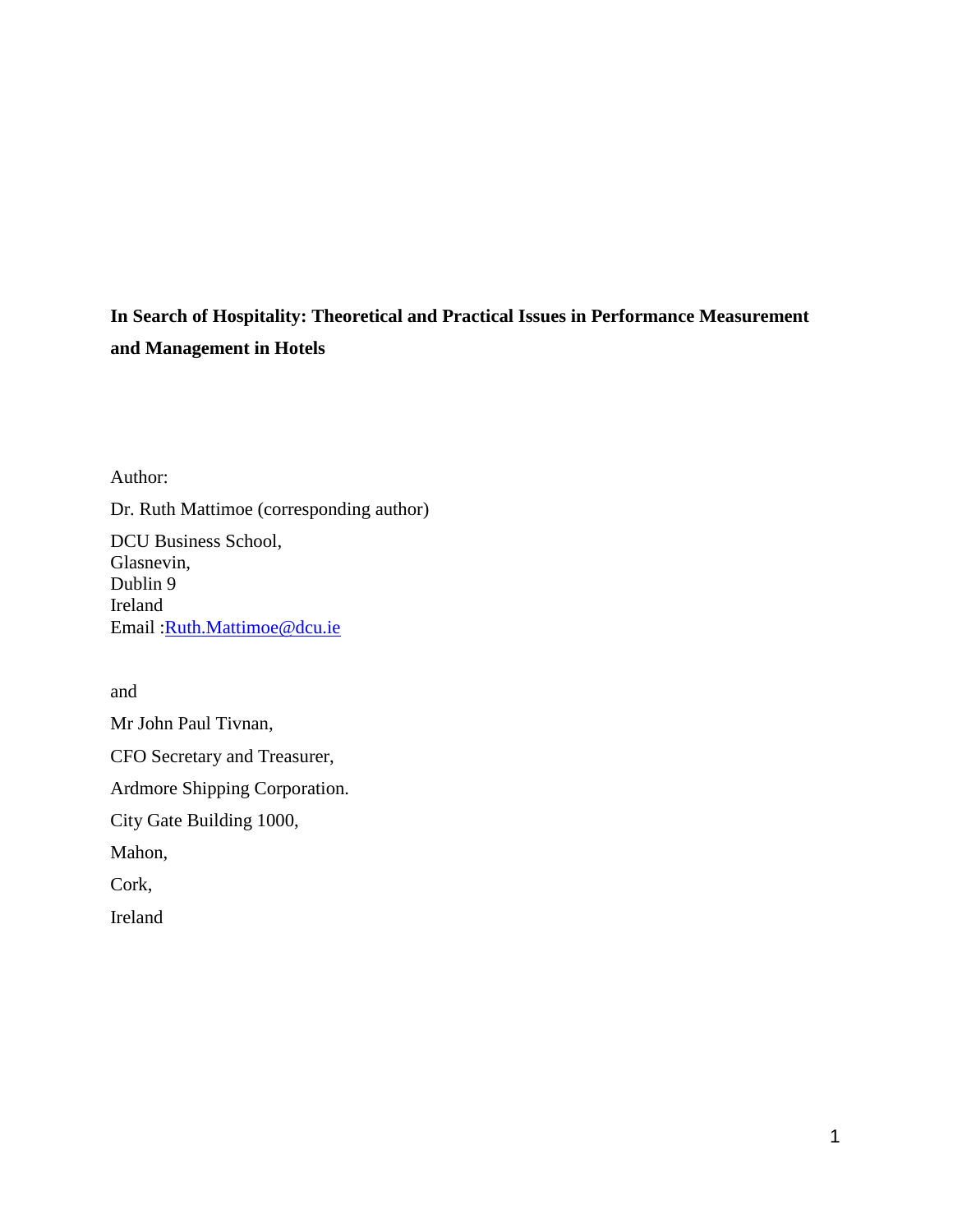**In Search of Hospitality: Theoretical and Practical Issues in Performance Measurement and Management in Hotels**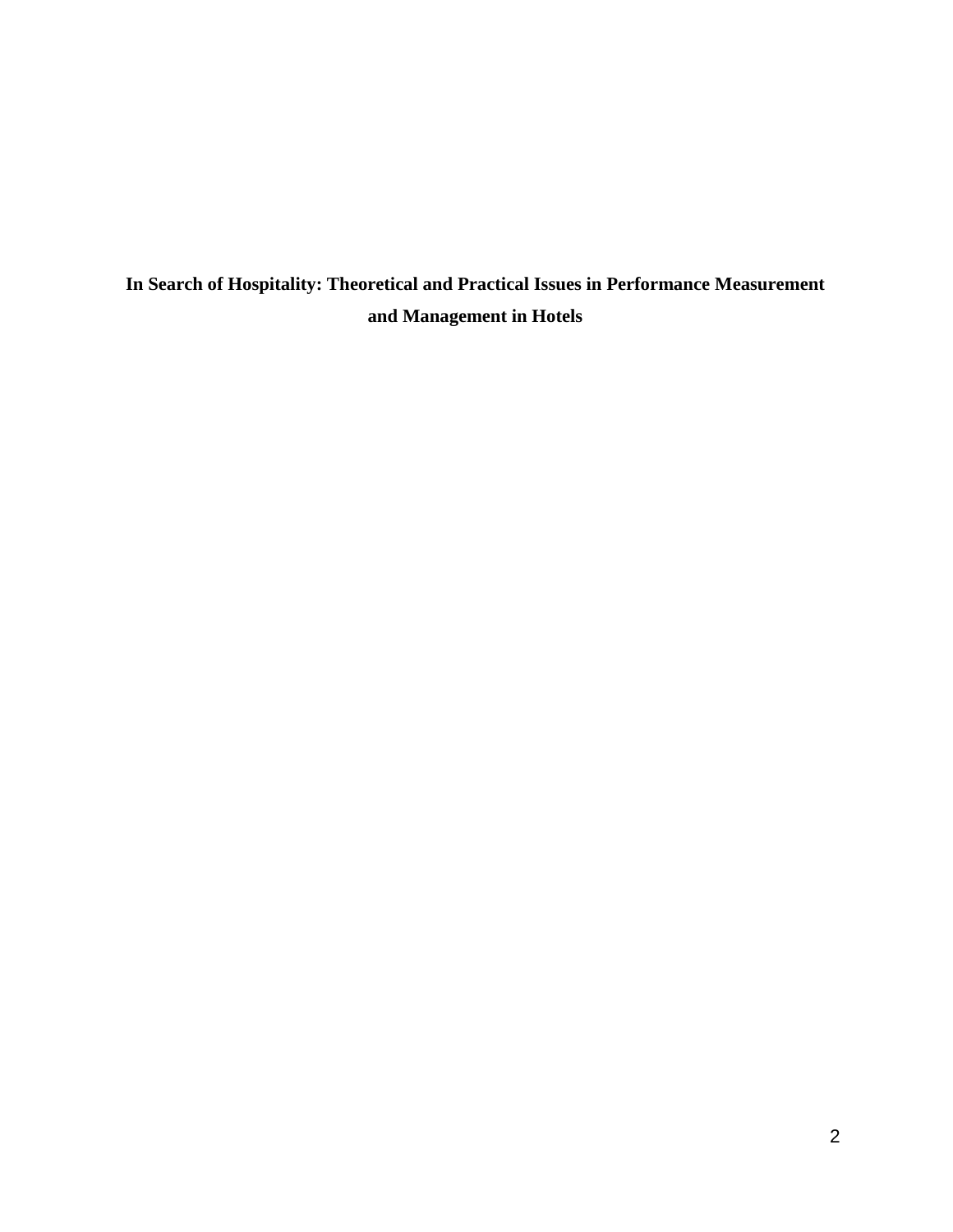#### **Introduction**

The purpose of this chapter is to outline the performance measurement and management (PMM) literature on hotels against the background of the generic literature in the same area. The context of hotels is very important, because they are situated within the economically important service sector. Tourism is a service industry of significant importance to the economies of both Ireland and England: -

Tourism in England contributes £106 billion to the British economy (GDP) when direct and indirect impacts are taken into account, supporting 2.6 million jobs. When only direct impacts are taken into account (i.e. excluding aspects such as the supply chain), the contribution is £48bn, with 1.4 million jobs directly supported. In 2011, there were 208,880 VAT registered businesses in England in tourism sectors (this includes categories such as accommodation, food and drink, transport, travel agencies, cultural activities etc).

Source:<https://www.visitengland.com/biz/tourism-england/value-tourism-england>

Firstly, it explains the key operational aspects of the cost structure of hotels and the variability of demand and fixed capacity, that tends to make them revenue-orientated businesses with revenue management as a key driver of their profitability. Then, the role of representative industry bodies such as *Fáilte Ireland* and *Visit Britain* are explained.

Secondly, the literature is reviewed in two stages, because in this area, there are two groupingsthe literature and practices of the practitioner/hotel consultancy firms and tourism industry bodies and the academic literature. As sizeable differences exist between the worldview of academics and that of practitioners, the authors of this paper put the professional hospitality and tourism industry bodies and hotel consultancy firms into one group (called the "consulting to practice" cohort) as they directly represent, advise, or are working with the industry. Then, the literature of the hospitality academics is deemed to be a separate constituency (the theoretical cohort), because they only interface indirectly with the practitioners in the industry. Such groupings correspond with the study of Van Helden *et al.* (2010) who classified researchers and consultants as distinct and separate groups, noting differences in the knowledge creation process amongst them.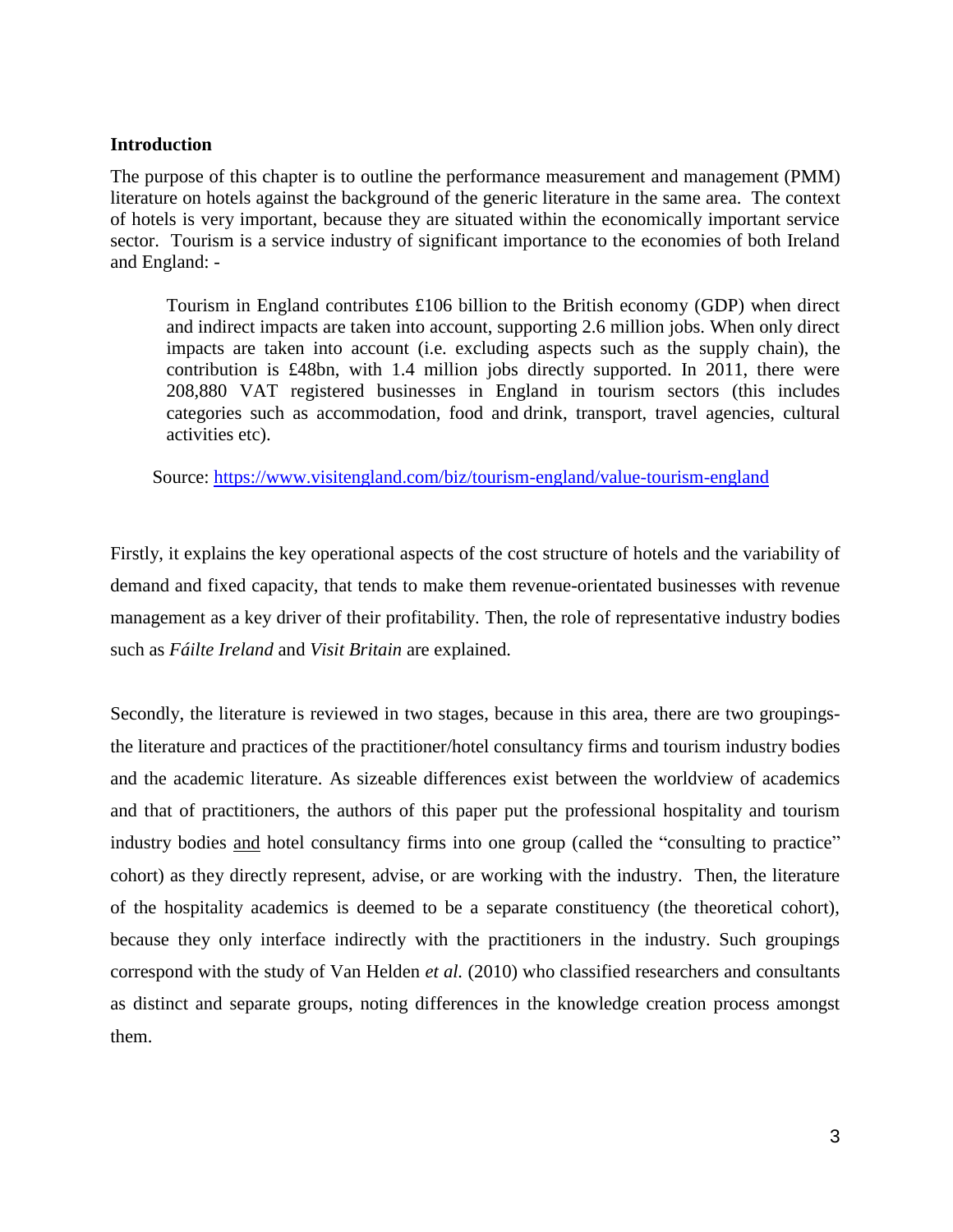The academic literature on Performance Measurement and Management (PMM) is discussed, starting with basic definitions of these concepts and covering all three generations of multidimensional Performance Measurement frameworks right up to Strategic Enterprise Management systems. Performance Management is discussed and the Fitzgerald and Moon (1996) dimensions, standards and rewards framework for implementing any MDPM system is reviewed. Then, against this backdrop, the academic PMM literature *in hospitality* is discussed. The key performance indicators for hotels are explained and the role of benchmarking as a continuous improvement mechanism in the industry, is profiled.

Moving to the hotel consultancy literature, the need for benchmarking as a mechanism for continual improvement in hotels is discussed and the hotel consultancy firm's *Crowe Horwath Annual Hotel Industry* survey is profiled, highlighting the type of KPIs that are used in this survey. The use of the survey as a tool by which hoteliers can benchmark their operations, is explained. The prevalence of financial metrics in this survey is noted. Moving to the importance of trend data within the industry, the use of dashboards and visuals is highlighted as an important characteristic of how the industry KPIs are presented.

Next, the online tools and research reports promulgated by Fáilte Ireland, which is the Irish tourism industry professional body, are deemed to be part of the "consulting to practice" constituency.

The chapter concludes with some recent empirical work on the metrics reported by small and medium–sized three star hotels (all independent) in the North West of Ireland, which shows very basic performance measurement systems, mainly financial – namely a focus on profit supplemented by personal knowledge of customers, which was considered more important than service quality. Some uncertainty re ways to measure quality were reported and innovation was implicitly understood, without being formally measured.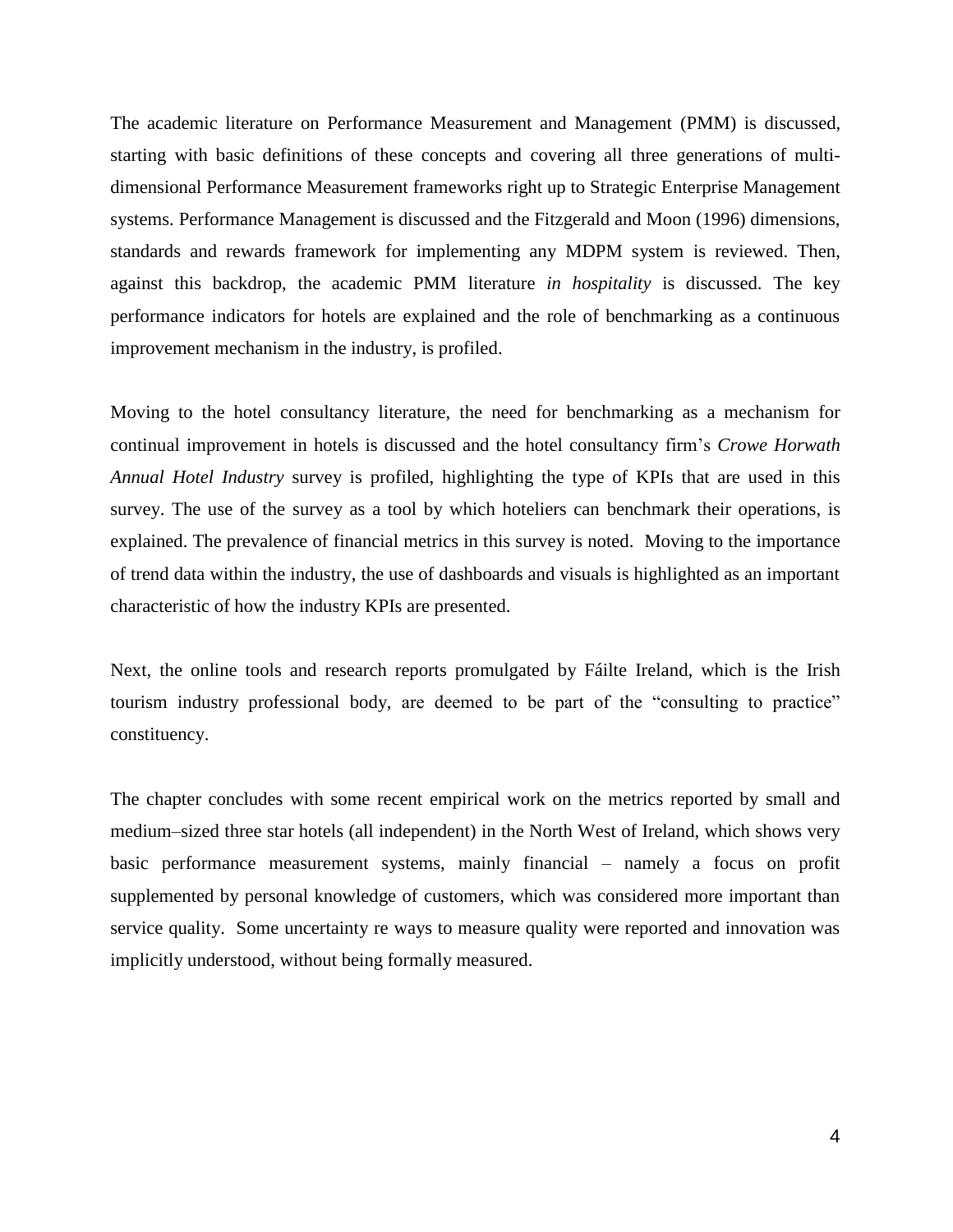#### **Hotels – A Profile of their Operational Characteristics**

In this section, an attempt is made to profile a hotel's cost structure as well as the volatility of demand and the ensuing need for hotels to be revenue focused, is discussed.

A hotel is a total market concept, comprising location, facilities, service, image and price. Image is a by-product of location, facilities and service, but is enhanced by such factors as its name, appearance, atmosphere and association (famous movie stars as past guests etc).

Price expresses the value given by the hotel through its location, facilities, service and image and the satisfaction derived by its users from these elements of the hotel concept. Location is a fixed entity, but price, image, facilities and service lend themselves to some adaptation, with time (Medlik, 1994).

The individual elements assume greater or lesser importance for different people. One person may put location as paramount and be prepared to accept basic facilities and service, . . . ignoring the image, as long as the price is within a limit to which he is willing to go. Another may be more concerned with the image of the hotel, its facilities and service. However, all the five elements are related to each other, and in a situation of choice, most hotel users tend to either accept or reject a hotel as a whole, that is the total concept.

(Medlik, 1994, p.15)

The hospitality industry has been acknowledged as an inspiring industry due to the intrinsic complexity (Berts and Kock, 1995). A restaurant operation within a hotel is pure manufacture, whereas the provision of a room is a pure service activity. A pub or a bar in the hotel operates as a retailer, buying stocks of alcohol, that are stored until sale. Some really large hotels in Las Vegas for example, illustrate the mixed example of manufacturing, service and retail in that they have rooms, entertainment and gambling (pure services), restaurants (manufacturing) and shops and bars (retail) all under one roof (Caesar's Palace).

The broad range of businesses within the industry also leads to a variety of ownership and management structures. Dittmann *et al.*, (2009, p. 1355) give an interesting summary:-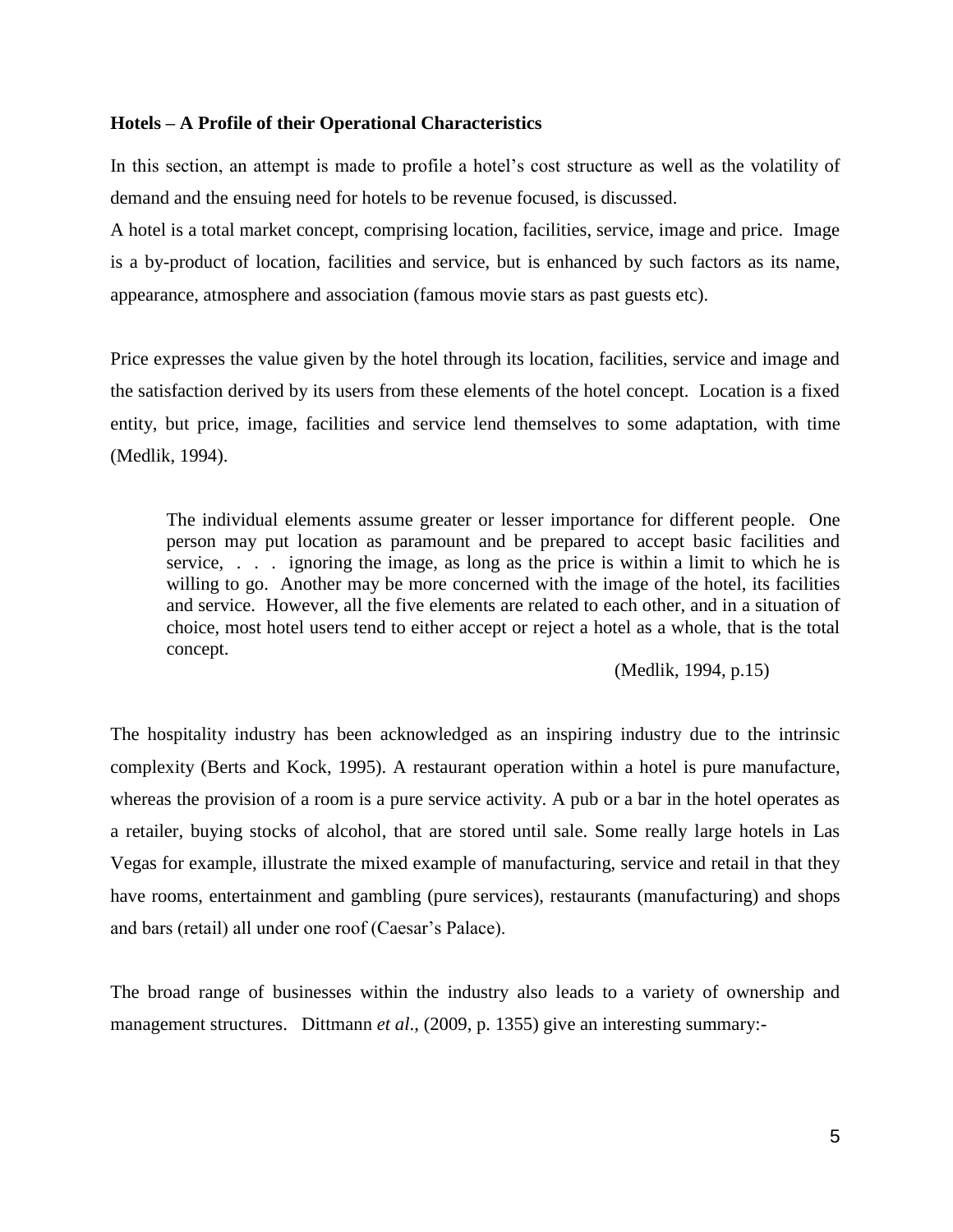An individual can decide to own and operate his or her own hotel unaffiliated with a brand. Alternatively, the owner can contract with a third party to manage the hotel. Another series of organizational forms begin with a hotel company (brand). They have the option of owning a hotel themselves or franchising. If they choose to franchise, the frachisee has to decide whether to operate the hotel him or herself or to contract with another party for the management of the hotel. . . . If they choose to franchise, the franchisee has to decide whether to operate the hotel him or herself or to contract with another party for the management of the hotel. If the franchisee opts for a management contract, he or she has to decide whether the hotel company (brand) should run the hotel or contract with some other third party. The final form is when a real estate developer decides to build a hotel. The individual rooms are sold to investors who then choose to live in their room or enter the room into a rental pool. A manager is then hired according to a standard management contract.

The hospitality industry competes a lot on quality as do most service firms and this can be based on building a brand and sustaining brand value which must be sustained by quality of service, quality of employees and customer satisfaction. In manufacturing industries, rework can correct employee failures such as defective products, but in the hospitality industry, contact with customers is critical once they enter the "service factory" and mistakes cannot be easily corrected, before the customer experiences the service.

As Figure 1 below shows, the rooms departments (in hotels) have low variable costs- usually they comprise (on the accommodation side) the costs of cleaning and of letting a room. This means that there is price discretion or that discounting is possible, because of minimal variable costs in any hotel whose revenue is derived mainly from selling rooms, rather than being a food and beverage operation. Therefore, it opens up the possibility of using dynamic room rates in pricing rooms. As the variable cost per occupied room is normally very low in relation to the average room rate in hotels, even a 50% reduction in the selling price leaves a sizeable contribution per occupied room. It also means that hotels must focus on maximising revenue rather than simply control of costs, as they have high fixed costs to cover, such as the costs of insuring the hotel building, depreciation of fixtures and bedroom furniture and administration costs.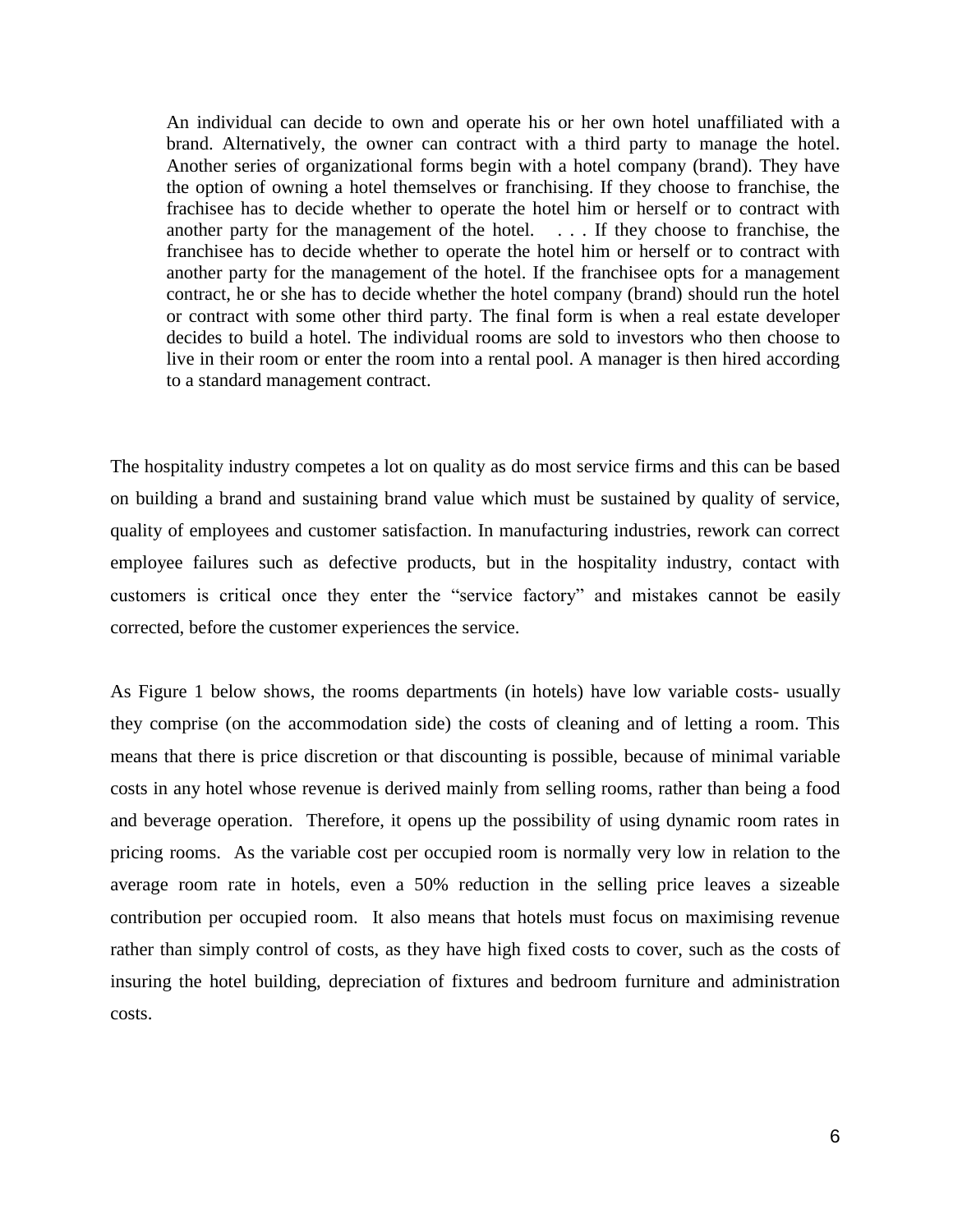#### *Insert Figure 1 here*

As Figure 1 above shows, the food and beverage department in a hotel has a lower fixed cost element in the total cost structure, than variable cost. The rooms department has a high fixed cost element in the total structure, particularly if it is a luxury (five-star) hotel and so the break-even point is higher than that of the food and beverage department. A luxury hotel will provide higher quality of facilities, high-specification buildings and stylish furnishings, with less flexibility to employ casual (variable cost) labour, but more permanent, highly skilled employee and management teams, which drives up the fixed cost proportion of total costs in these hotels (Harris, 2011).

#### *Profit Sensitivity Analysis and Profit Multipliers*

Due to the presence of high fixed costs and a high break-even threshold, hotels with a significant rooms operation can be termed market-oriented or revenue-oriented (Harris, 2011). Such a hotel would be sensitive to revenue-based key factors, such as price level and volume of sales.

Harris (2011, p. 138) notes the key factors that profit is influenced by, as: room occupancy, average room rate, number of covers1 (meals), food and beverage prices, food and beverage cost of sales, other variable costs and finally fixed costs. Then, each of the factors is varied individually by say 10%, holding the others constant, and the impact on profit is assessed, using a technique known as profit sensitivity analysis.

<sup>&</sup>lt;sup>1</sup> In the restaurant industry, the term "cover" refers to a diner who eats or a meal that is served. A cover differs from a table in that it represents only one of the meals served at that table. It differs from a dish in that it includes the extras that a diner orders, such as drinks, appetizers and desserts. When projecting sales, many restaurateurs find that they achieve a greater degree of accuracy by basing their calculations on expected number of covers rather than expected number of tables. See [http://yourbusiness.azcentral.com/cover-restaurant-6923.html.](http://yourbusiness.azcentral.com/cover-restaurant-6923.html)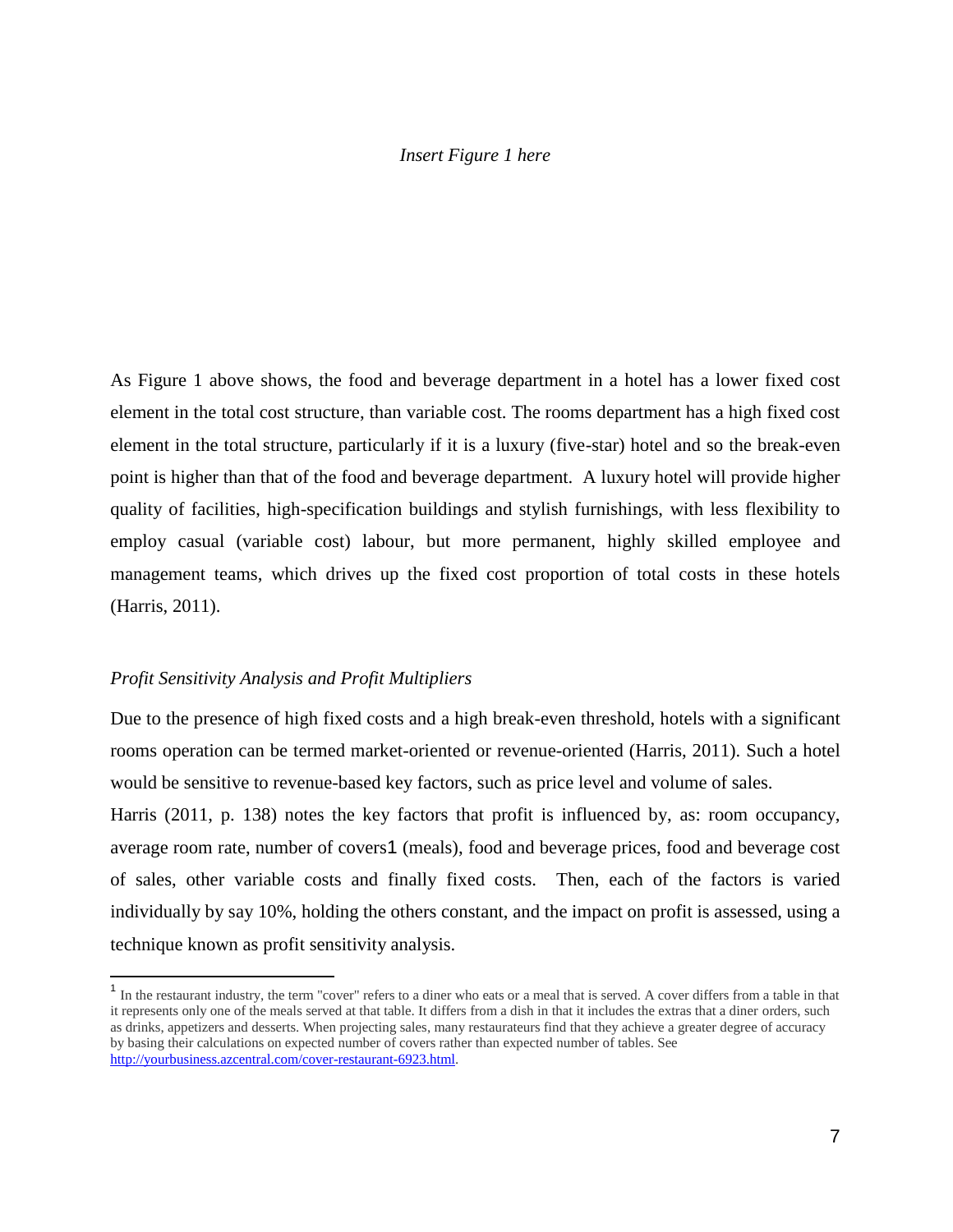The profit-multiplier (PM) = % change in net profit / % change in the individual key factors

The profit-multipliers for each of the key factors are computed and a ranking is drawn up. If revenue-based key factors are top ranked, then the hotel is clearly a market-oriented one, whereas if cost-based factors are top ranked, then the business is cost-oriented. Harris (2011, p. 148) notes that "profit-sensitivity analysis provides a basic framework for developing a profit improvement programme". He also gives an interesting example of a luxury hotel as an example of a revenue-oriented business, whereas an airline catering contractor's profit multiplier profile would represent a cost-oriented business. "The price level will usually be fixed by annual agreement with the airlines and the sales volume will normally be determined by the airlines' needs. Thus, both the revenue-based profit multipliers are outside the control of the catering contractor. Therefore, the most appropriate control strategy to maintain profitability is to concentrate on cost of sales, variable payroll and to a lesser extent variable overhead" (p. 147).

#### *Volatility of Demand and Yield (Revenue) Management*

The pursuit of revenue is characterized by high volatility in demand. Hotels do not experience the same level of demand for their rooms each night, each week or each month or each year. The perishability of the room stock means that "you cannot save the room stock for another day; a sale lost is lost forever in these circumstances" (Jones et al., 2012, p. 95). In the early years of the 1980s, following deregulation of the US airline industry and the discounting used by budget airlines, "yield management" was the term used to describe this demand-based flexible approach to pricing. Guilding (2013, p. 308) noted that the price of an air ticket depended on how far in advance the booking was made, whether it coincided with a period of high demand as well as prices offered by competing airlines. A constantly changing market with discounting by competitors and different market demand unfolding day by day, meant that seat pricing was a dynamic exercise. Today, the same mechanism operates in hotels for room rate pricing, but it is called revenue management. Further discussion of the intricacies of revenue management systems is omitted here, as it belongs to the theme of Analytics or Big Data.

#### *Seasonality*

Most hotels experience fluctuations in demand for hotel rooms such as peaks and troughs depending on the time of year and the day of the week. Weddings are most popular on Saturdays; business travel is mainly taken Mondays to Thursdays, but slackens in the summer as holidays are taken; short-break travel is mainly at weekends; major local, national and international events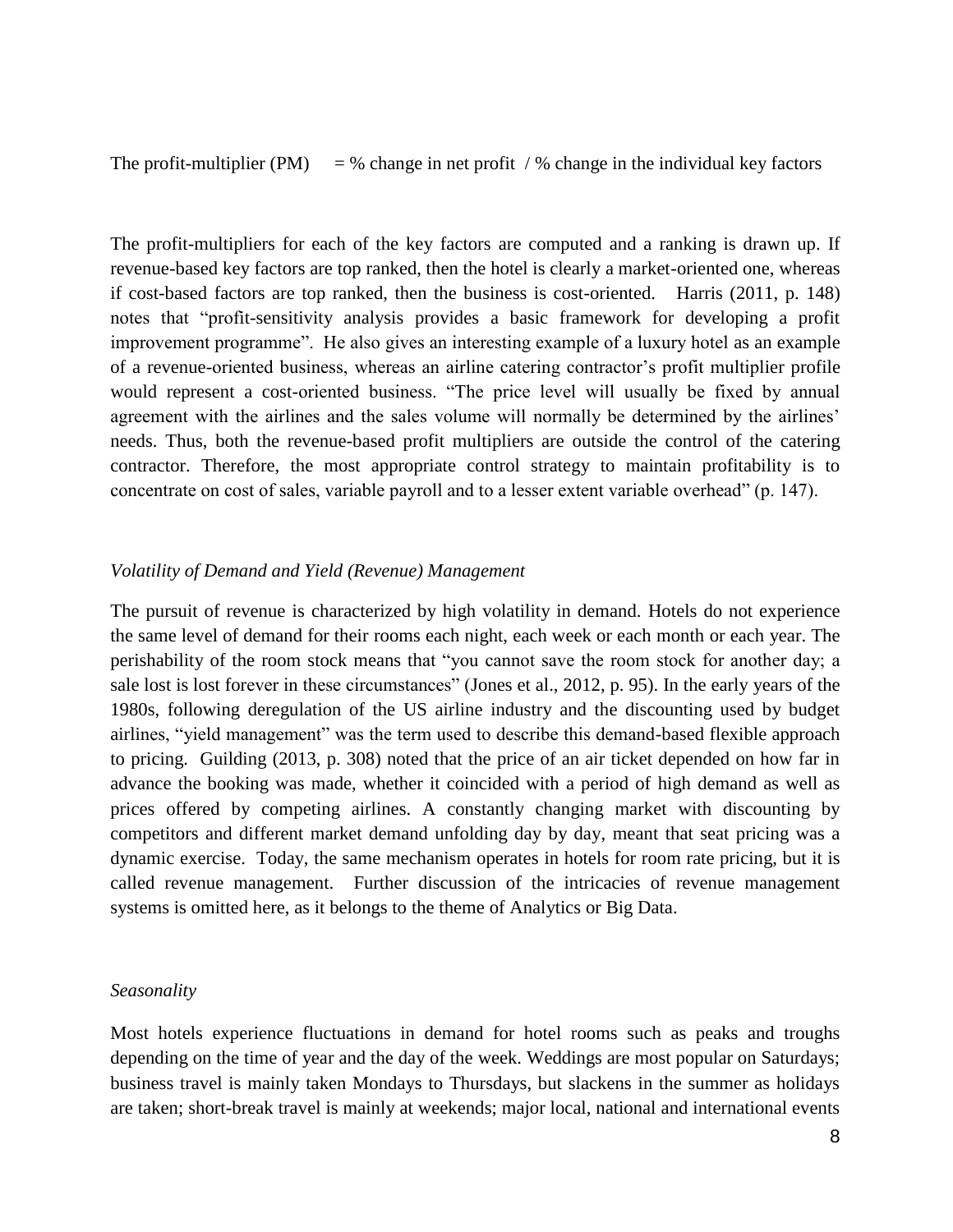impact on demand for hotel rooms in Dublin and other cities- such as the Dublin Horse Show in August. There is a seasonality also in terms of peak holiday season (July-August), then off or low season (October-March) and finally the shoulder months between high and low season (April to June). This assumes the typical Irish or British situation where the high season is the (sunny) summer months, whereas in ski destinations, obviously the above low season could in fact be their high season.

All of these issues provide challenges to the Revenue Management functions in hotels, whether it be through simply packaging weekend breaks to cover periods of low demand to the sophisticated algorithms of expert systems software – see, for example, the market leading company: [www.ideas.com.](http://www.ideas.com/)

Having profiled the operational characteristics of hotels, it is now useful to briefly describe the role of the national tourism industry representative bodies in Ireland and the U.K., before proceeding to consider the general performance management and measurement literature.

# **Tourism Industry Representative Bodies in Ireland and the UK**

Fáilte Ireland is the National Tourism Development Authority. Its role is to support the tourism industry and work to sustain Ireland as a high-quality and competitive tourism destination. They provide a range of practical business supports to help tourism businesses better manage and market their products and services.

They also work with other state agencies and representative bodies, at local and national levels, to implement and champion positive and practical strategies that will benefit Irish tourism and the Irish economy.

They also market Ireland as a holiday destination through a domestic marketing campaign (DiscoverIreland.ie) and manage a network of nationwide tourist information centres that provide help and advice for visitors to Ireland - See more at: [http://www.failteireland.ie/Footer/What-We-](http://www.failteireland.ie/Footer/What-We-Do.aspx#sthash.8xMvK2sJ.dpuf)[Do.aspx#sthash.8xMvK2sJ.dpuf.](http://www.failteireland.ie/Footer/What-We-Do.aspx#sthash.8xMvK2sJ.dpuf)

The Irish Hotel Federation (IHF), which represents the hotels themselves, offer reports and surveys detailing the issues facing the hospitality industry in Ireland, including items such as budget planning, strategic planning and waste management policy. [\(www.ihf.ie\)](http://www.ihf.ie/). The Irish Tourist Industry Confederation (ITIC) acts as a representative body for the hotel industry, dealing with issues such as lobbying government on policies impacting on tourism [\(www.itic.ie\)](http://www.itic.ie/). In addition to their destination promotion activities and grading inspections etc, tourist boards also try to raise awareness of and prime benchmarking as a way of improving performance (Ogden, 1998). Professional hospitality and tourism industry bodies' literature was deemed to include reports and tools issued by bodies such as Fáilte Ireland, the Irish Hospitality Institute,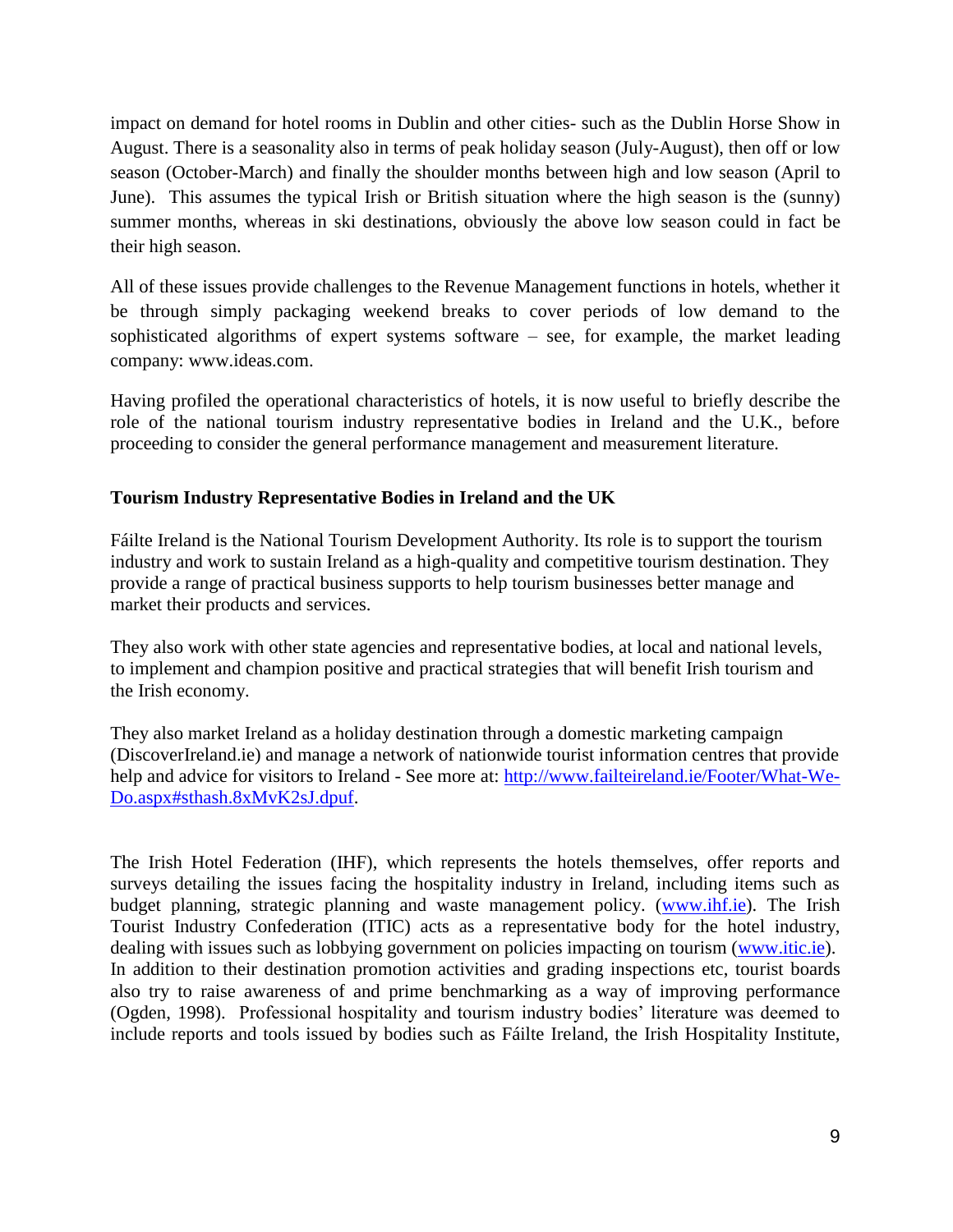the Irish Hotel Federation, amongst others and indeed the equivalent in the UK (VisitBritain<sup>2</sup>, British Hospitality Association etc).

## **Performance Measurement and Management (PMM)**

l

Before measurement, the company's strategy, organisation and processes must be understood and translated into a set of objectives. Then, there are two approaches to performance measurement to monitor that strategy- firstly, the stakeholder approach which means that companies compete on many dimensions other than financial ones and so other non-financial measures need to be developed to capture the quality, service and flexibility issues of today's customer-oriented strategies. Secondly, the shareholder perspective favours a single financial metric such as profit, market share or residual income or economic value added.

The stakeholder perspective has a number of multi-dimensional performance measurement frameworks, such as the SMART pyramid (Lynch and Cross, 1001), the results and determinants framework (Fitzgerald et al, 1991), the balanced scorecard (Kaplan and Norton, 1992) and the performance prism (Neely and Adams, 2001). These frameworks share some basic features- they must have a link to corporate strategy, include external as well as internal measures; include financial and non-financial measures and make explicit the trade-offs between the various measures of performance (Fitzgerald, 2007, p. 224).

The frameworks are prescriptive in nature with generic dimensions of performance such as flexibility and customer satisfaction being specified. The actual measures chosen by hotels for these dimensions will depend on the business type and on the competitive strategy adopted by the organisation. Thus, as outlined at the start of this section, the starting point in all of these frameworks must be corporate strategy, cascading down into the specification of the critical success factors (CSF) which must be reflected either directly or indirectly in the set of measures used. Neely *et al*. (2003) discuss three generations of performance measurement frameworks. First generation ones (Balanced Scorecard, and the Skandia Navigator) supplemented traditional financial measures with non- financial ones. Second generation ones (the Performance Prism) were a significant advance on first generation ones, because they required success maps to be developed which required the question of how value was created from the transformation of resources across the perspectives, to be addressed. They also were further refined by the addition of failure or risk maps (Neely *et al.,* 2002). These identify the potentially critical failure points in the organisation, that "if unmonitored could lead to excess exposure to risk" (p. 131). The neglect of how free cash flow is created in the latter models, led to third generation frameworks which required organisations to look at the cash flow consequences of the linkages between the nonfinancial and intangible dimensions of organisational performance and the cash flow consequences of these (p. 132).

<sup>&</sup>lt;sup>2</sup> As the strategic body for inbound tourism and the national tourism agency – a non-departmental public body funded by the Department for Culture, Media & Sport, VisitBritain has a unique role in raising Britain's profile worldwide, increasing the value of tourism exports and developing Britain's visitor economy. Our mission is to grow the value of inbound tourism to Britain, working with a wide range of partners in both the UK and overseas. See: <https://www.visitbritain.org/>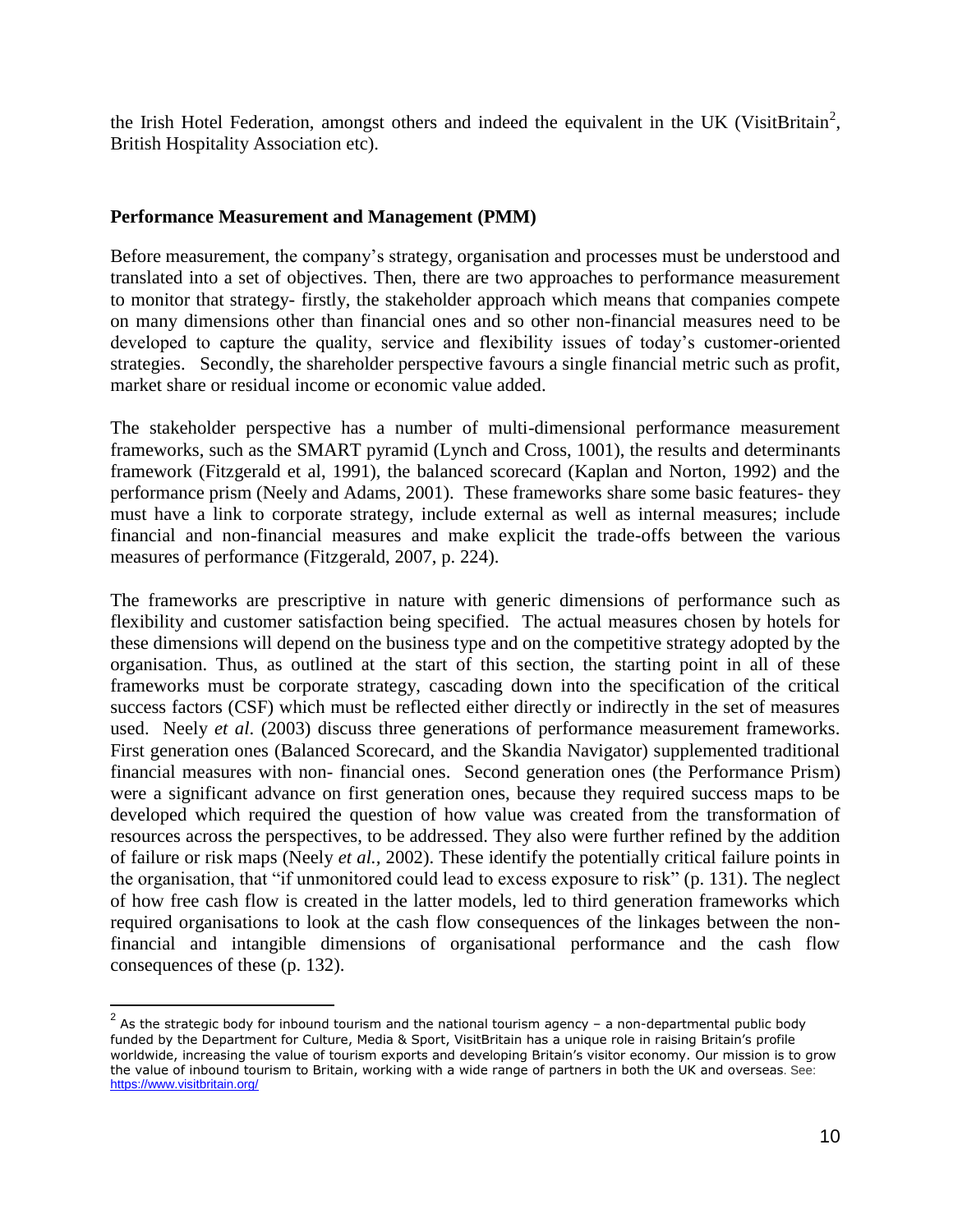While the Balanced Scorecard (Kaplan and Norton, 1992) may be the first tangible balance of performance measures, Ridgeway (1956) had first acknowledged that concentration on any single measure of performance would lead to dysfunctional consequences as performance may then be maximised against that measure, to the detriment of overall performance. Research by Ittner & Larcker (1998a) concluded 'by incorporating non-financial indicators into their measurement systems, many firms sought to create a wider set of measures that capture not only firm value, but also the factors leading to the creation of value in the business' (Ittner & Larcker, 1998a, p.214). It is therefore very important for an organisation to construct an optimal measurement system with a mix of financial and non-financial measures.

In an interesting paper, Bourne et al (2003, p.15) conducted research with executives in a number of leading European companies and concluded "the past obsession with pure financial performance is decreasing and there may be a recognition that there is a trade-off between hitting today's financial results and sustaining the capabilities and competencies that allow companies to compete effectively in the future". Companies, they claim, are being asked to explain not only what their profitability is, but also how they achieve it and if they can explain this, it supports their share price. They also observed that many companies (one of the best known being Sears Roebuck and Co.) create a success map, which is a diagram showing the logic of how the objectives of the organization interact to deliver overall performance . . . they have a great advantage in communicating both "how" objectives are to be achieved and "why" objectives have been developed (p. 16).

Another change that was observed was that companies (Shell for example) were using their own data to test their assumptions and were finding "counter-intuitive relationships that gave them greater insight into how to better manage their business" (p. 17). Another interesting finding they found was that the innovation and learning perspective was being evaluated in terms of the companies developing their process capabilities, in conjunction with their underpinning resources. So, they were managing their performance in a manner that brought them beyond measuring the indications of innovation (p. 19). Finally, they found that … "linking objectives from the success map with process improvement initiatives creates sustainable improvements in performance" (p. 20).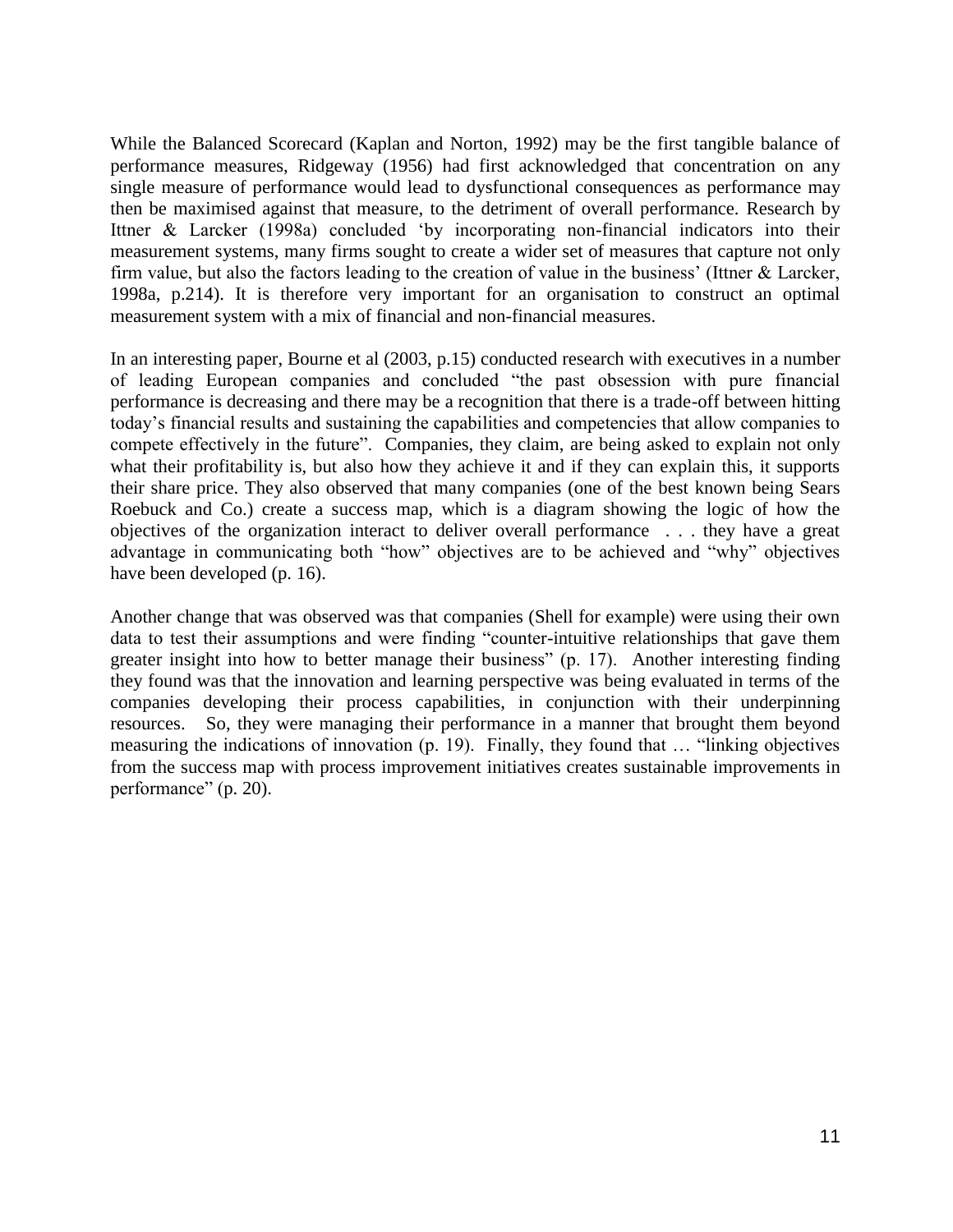# *Performance Management*

Measuring performance will have no impact unless action is taken as a consequence of that performance measure. Performance Management can be achieved using the Fitzgerald and Moon (1996) dimensions, standards and rewards framework, which answer the questions:

- What should be measured?
- How should standards/targets be set for the measures?
- What should be the rewards for meeting the targets/standards?

In particular, the measures should be balanced across the perspectives of whatever MDPM is being used; the targets must be owned, must be achievable and equitable between units and the bases for rewards should be clear, should motivate those concerned and should relate to matters controllable by those affected (Smith, 2007).

## *Recent Research*

Brignall and Ballantine (1996) have argued that there are three core elements to the design of any MDPM (multi-dimensional performance measurement models) system

- A control model (feedforward, feedback or a mix);
- A level/unit of organizational analysis (e.g. corporate, SBU, product);
- Multiple dimensions of performance

Brignall (2000) sets out nine aspects to follow in designing and implementing a MDPM- noting the need to identify first of all the key stakeholders and their information needs, the level of the organization where measurement will take place and . . . finally the Fitzgerald and Moon (1996) dimensions, standards and rewards framework to smooth the implementation process. Ittner (2003) cautions that the selection of non-financial measures should not be chosen simply based on generic performance measurement frameworks and managerial guesswork, but more on "sophisticated quantitative and qualitative inquiries into the factors actually contributing to economic results" (p. 95).

Brignall and Ballantine (2004) explore the interaction between Performance Measurement and Management systems and the many ways in which organisations strive to improve performance via organizational change programmes. Strategic Enterprise Management (SEM) systems are computerized enterprise management packages, but are designed to help with strategic change and integrated management processes aligned with strategy. Brignall and Ballantine (2004) argue that the design, implementation and use of SEMs can be studied using a model of "context, content and process" for organizational change (Pettigrew, 2000).

Stringer (2007) carried out a review of 120 field studies of Performance Management research over 15 years, published in the AOS journal and the MAR journal, noting the striking diversity in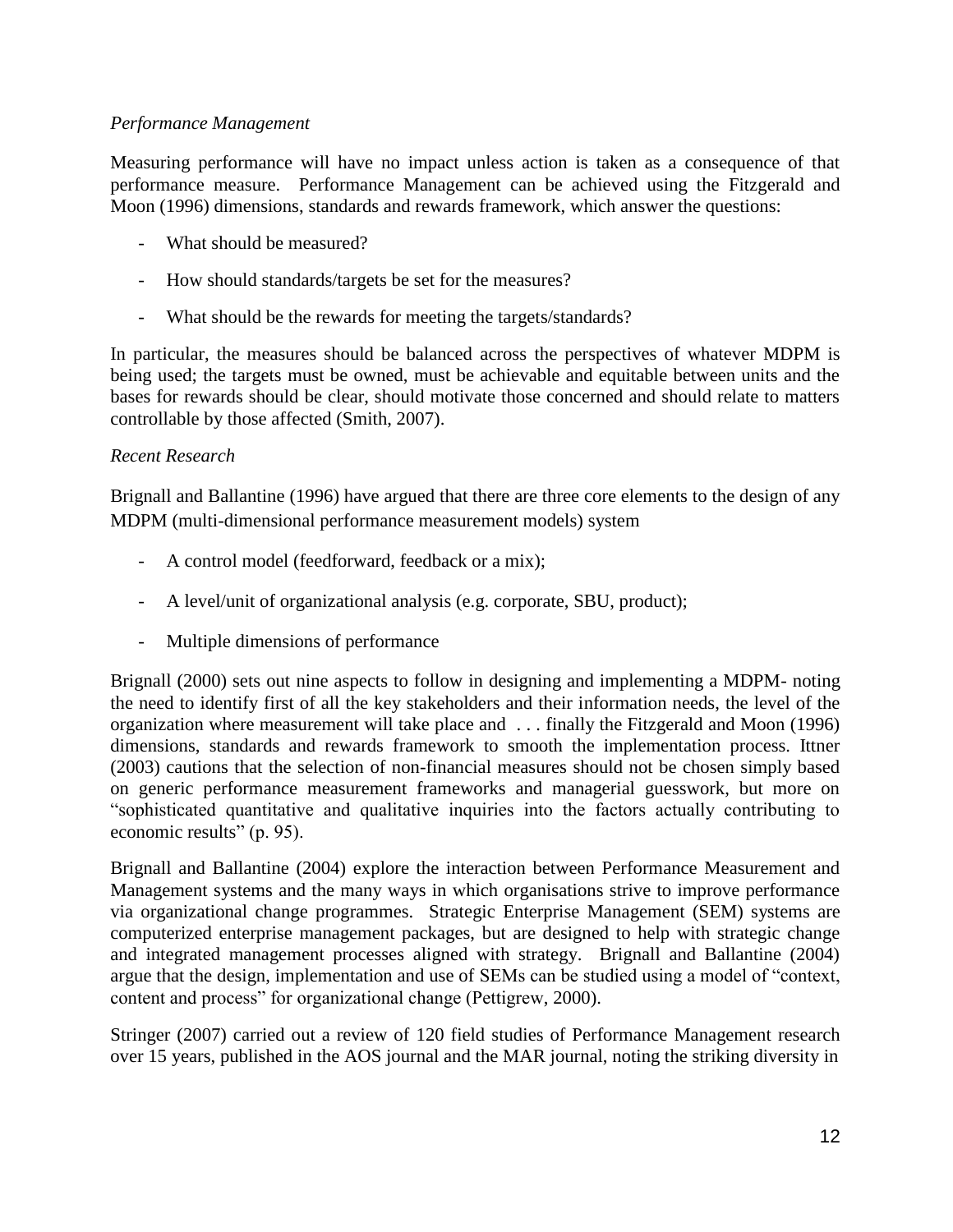terms of the performance elements studied, the type of studies, the theoretical development, the research questions, research sites and countries, whether the studies examine the whole organization or parts of organisations and who is interviewed. This has led to a fragmentary nature of theoretical development in PM, as few studies use the same theoretical base or attempt to build on the theoretical development of prior studies.

A recent special issue of the top rated *Management Accounting Research* journal (Bourne *et al.*, 2014) noted that the last 30 years has seen "a revolution in performance measurement and management". The trend has been for traditional one-dimensional financial-based measurement to be replaced by multi-dimensional performance measurement frameworks (MDPM), which have financial and non-financial key performance indicators (KPIs) such as the SMART Pyramid, Balanced Scorecard (BSC) and Performance Prism. A lot of research was carried out over the last 30 years on the development and implementation of measurement systems, but the current focus of research "is concerned with how performance measurement is and should be used to manage the performance of the enterprise" (p. 117).

From an academic perspective, Bourne *et al*. (2014, p.117) note that published studies "on the impact of performance measurement on performance management are inconsistent in their findings". From a practical perspective, new organisational structures, globalisation and increasing reliance on international supply chains, create additional complexity. The latter draw an interesting conclusion in relation to performance measurement research in general, noting the trend towards "a move away from simple frameworks and processes towards a more nuanced view of the field" (p. 117).

A degree of subtlety is required to use performance measures to manage an organisation. When the environment is changing rapidly, solutions are uncertain and precise measurement infeasible, people must engage with the *intent* of the KPIs and realise they are just indicators of performance, rather than real performance. Bourne *et al*. (2014, p. 118) note that this may be encountered in many settings, particularly professional and knowledge work and even many service settings. This point is also made by Parmenter (2006), a noted performance improvement consultant and is discussed later.

Next, a brief overview of the performance measurement and management in the hospitality literature, is discussed, starting with scorecard research in hotels.

# **Performance Measurement in Hotels- A Review of Academic Literature**

For modern business increasingly dominated by services, such as hotels, with its combination of intangible assets and need to create a consistently good service experience, the measurement of competitive performance, becomes increasingly more difficult. It would appear from the literature and from visitor ratings by Fáilte Ireland, for example, that the three criteria of *customer service, quality and price* are vital to the hotel industry. In any service business, there is a complexity attaching to the determinants of competitive success and to the production of the service. As a result, the route to profitability is multi-faceted and differs between hotels even of the same grade. The above summarises the main aspects of hotels, that make PMM for them, somewhat different from the generic PMM approach.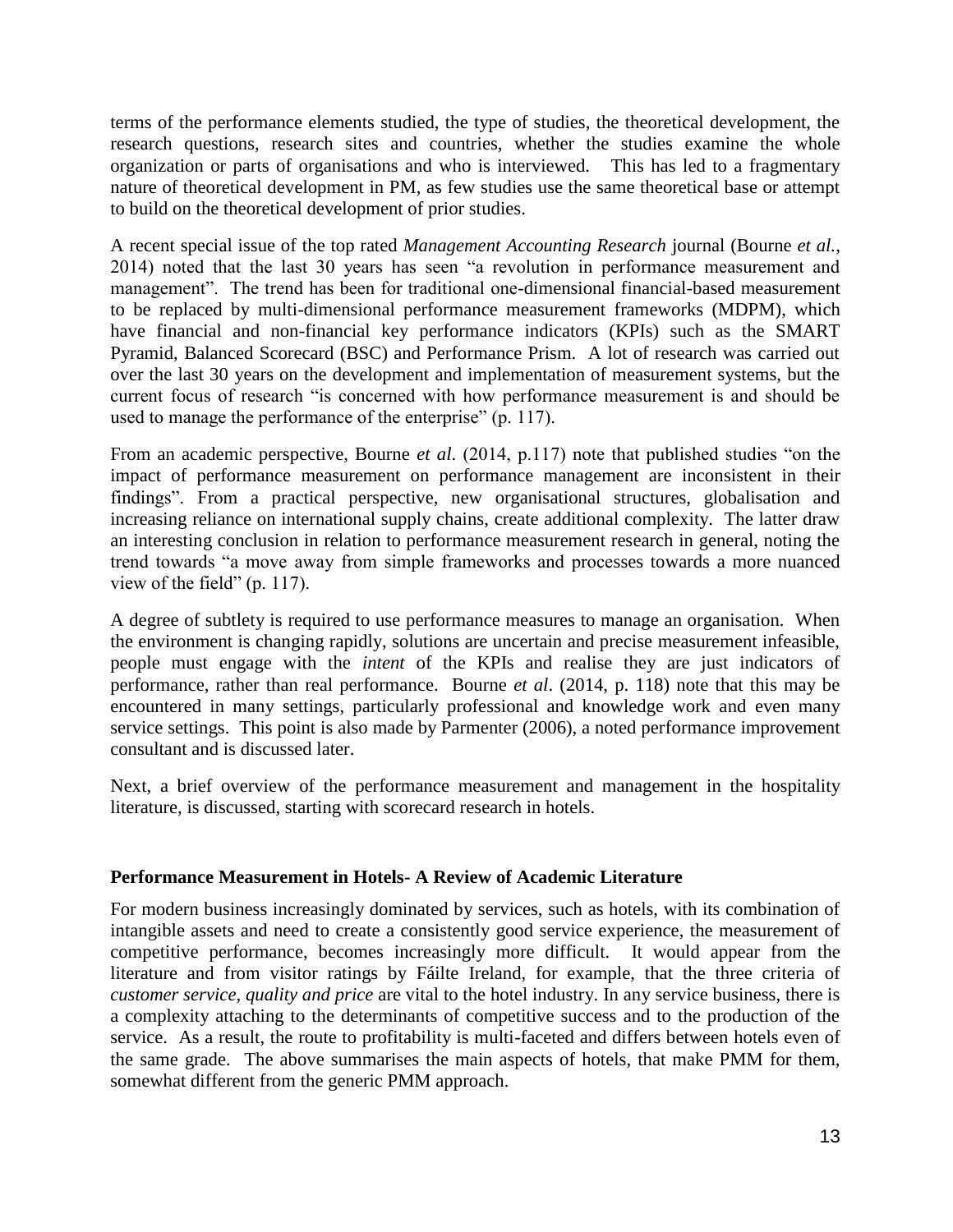It is not surprising therefore, that the balanced scorecard can be applied to hotels. An interesting diagram from Evans (2005, p. 381) article shows a very good example of the causal linkages across the financial, customer, internal, learning and growth and innovation perspective using a hotel situation. This can be located at:<http://dx.doi.org/10.1108/09596110510604805>. Another interesting discussion of the benefits from the application of the balanced scorecard are mentioned in Huckenstein and Duboff's (1999) of the Hilton Group's adoption of the scorecard, which was rated very positively.

Evans (2005) survey found that many hoteliers (in the North East of England) were using measures from all four scorecard categories and not just financial measures. However, Evans (2005, p. 387) reported that "further research is necessary to understand the relationship between the measures and the strategy and vision of the companies concerned and to understand whether managers fully understand the casual linkages inherent in the Balanced Scorecard".

By contrast, Atkinson and Brander-Brown (2001) suggested that the UK hotel industry appeared to concentrate on past-oriented financial measures, which suffer from such deficiencies as being lagging rather than leading indicators, being short-term in focus and not linked to the competitive environment. They used a postal questionnaire of 88 hotel companies- all of the operators listed in *The Hospitality Yearbook 1999,* a mix of large international hotel organisations with multiple brands, regional chains as well as smaller independent operators. Of the non-financial measures that were monitored, it was quality of service and customer satisfaction that was measured, but they tended to be past-oriented measures.

Harris and Mongiello's (2001) survey of European chain hotel property general managers, using a balanced scorecard format, found that although some companies emphasised financial and/or customer measures, there was fairly convincing evidence that companies were using all four scorecard perspectives. Furthermore, through their assessment of managers' performance indicator choices based on 'actions' taken, rather than on choices 'listed', even though financial indicators were found to be the most used measures, they were not so prominent as to dominate managers' behaviour.

In a follow-up study comprising a small number of in-depth interviews with general managers who had completed the earlier questionnaire, Mongiello and Harris (2006) identified an interesting decoupling. Whilst the managers interviewed were required to report (mainly) financial performance indicators to their corporate offices, when given a choice in managing their own properties, they described a significantly broader range of indicators.

Reports of the success of the scorecard in the hospitality literature are largely positive, but Atkinson (2006) concluded that the research is small-scale isolated projects, noting the need for more in-depth research. Another key trend is the separation of hotel investment companies from hotel operating companies, which has implications for corporate objectives and goal congruence, prompting the need for more work to see how in practice scorecard and similar frameworks can mediate the potentially diverging objectives of different stakeholders such as owners and operators. Increasing corporate ownership of hotels may lead investors for example, to set demanding financial targets, whilst paying little attention to the processes driving the results.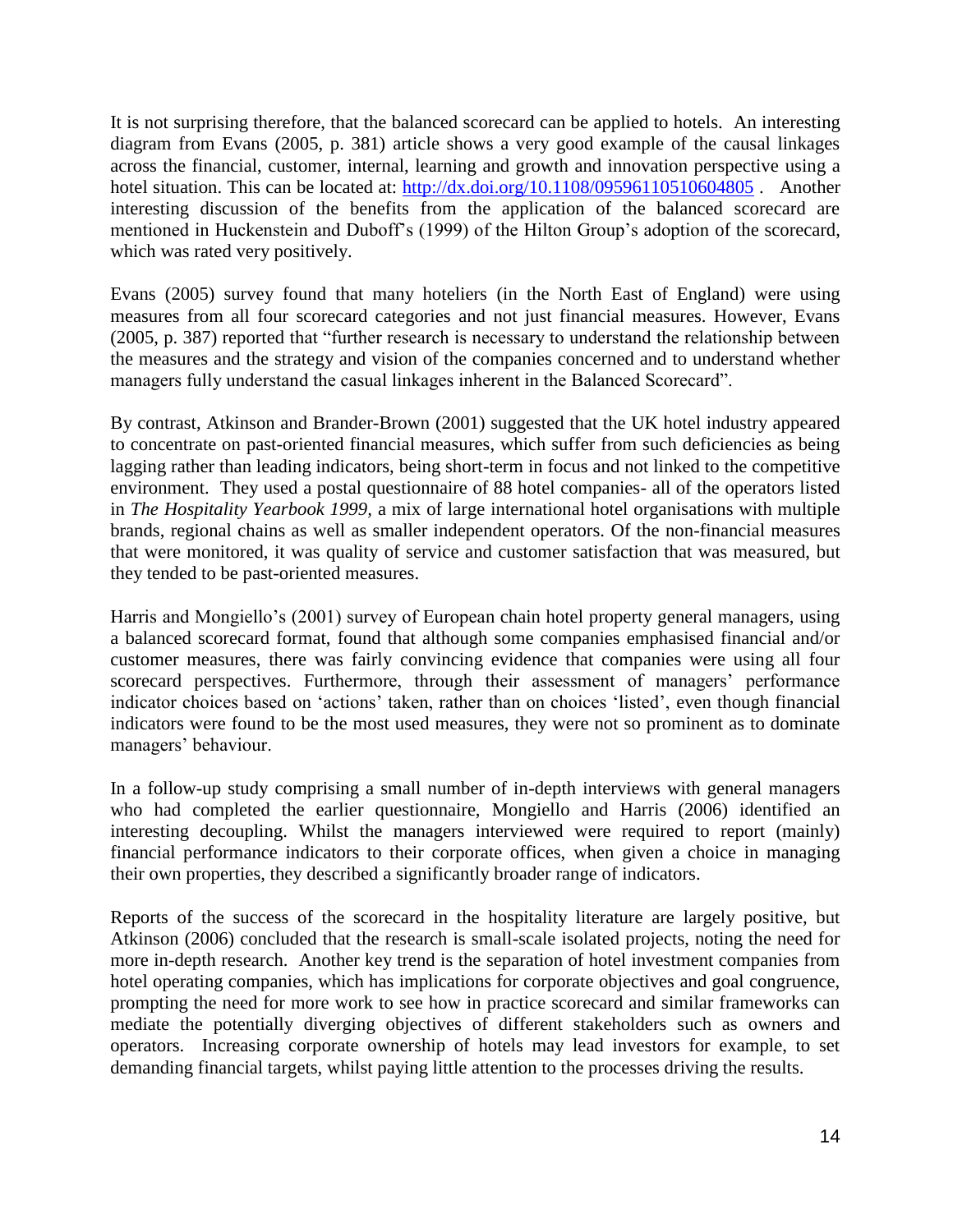In a study of the association between non-financial performance measures with financial performance in a US hotel chain, Banker and Potter (2005) analysed the association between guest satisfaction and level of complaints with revenue and gross operating profit and found improvements in non-financial measures were followed shortly by increases in revenue and profit. From the results, they suggest that quantifying the relationship between financial and non-financial measures may provide the potential basis for setting targets for non-financial measures.

PricewaterhouseCoopers (2000:17) study, suggests 'the number of rooms in a hotel does affect profitability…'. O'Neill and Mattila (2006) who assessed the relationship between hotel revenue indicators and profitability in a sample drawn from published data, supported the PWC study. They found that although profitability was affected by age, scale and brand affiliation of hotel properties, occupancy was ultimately a larger contributor to net operating income. Similarly, Pine and Phillips (2005) undertook a broad comparative study of hotel performance in China using available data. Overall, the findings indicate that the bigger the hotel and the higher the star rating, the better the performance. They suggest that this may be partly due to the fact that the high performers apply international standards and business and management techniques and/or have foreign partners.

Although there has been significant growth of national and international hotel chains in recent decades, independent hotels continue to dominate the market in many countries (Shaw and Williams, 1994). An investigation into performance measurement practice in independent hotels in Northern Cyprus found the emphasis to be on guest satisfaction at the departmental level and financial results at the hotel level. Interestingly, this manifested itself in terms of mainly qualitative 'real-time' measures related to the guest experience and quantitative 'past' measures for financial results (Haktanir and Harris, 2005).

Phillips (1999) in an article entitled "hotel performance and competitive advantage: a contingency approach", noted that traditional accounting- based measurement systems are no longer satisfactory for firms seeking competitive advantage (p. 359). In their quest for competitive advantage, existing performance measurement systems are falling short. In this conceptual paper, Phillips argues that a performance measurement system has the potential to deliver competitive advantage "if inputs, processes, outputs, markets and environmental characteristics are congruent with business objectives" (p. 359). He uses a 115 bedroom 4-star mid-market hotel, part of a major hotel chain to show how the proposed performance measurement system can assist hoteliers in delivering competitive advantage. The hotel was focussed on the business market segment and was located in the South East of England and included bars, restaurants, a conference suite and a leisure club.

To satisfy rising customer expectations and keep pace with increasing competition, independent hotels will need to place a greater emphasis on the development of their own performance measurement system (PMS). In this regard, insights from consulting can be helpful. One of PWC Dublin's performance improvement partners, Cronin (2009) emphasizes the need to provide *insights* rather than just information as vital in a world where, to achieve performance improvement, the business model is being squeezed all the time to generate gains: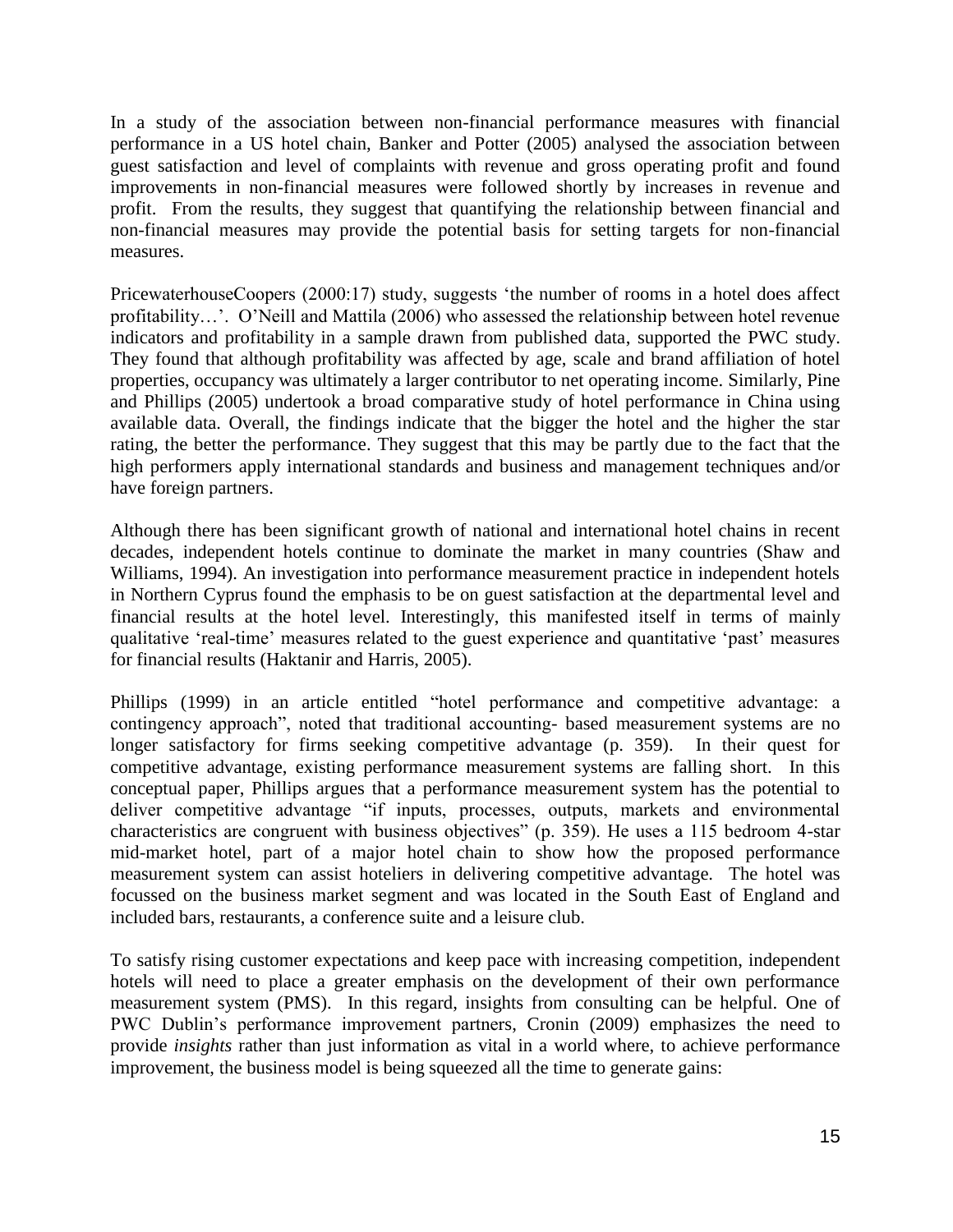The world has now changed, minimizing revenue loss, cutting cost and conserving cash is what really matters. Analyzing that 0.5% drop in margin, challenging that supplier for cost and service, struggling with that pricing decision, screaming for that cost analysis, and reducing headcount have all become the priorities of the day. . . . Converting to an agile model with the appropriate mix of fixed and variable cost to meet market demands is key.

#### Cronin (2009, p. 45)

#### *Cost Issues in Hotels*

*Cost metrics* such as payroll costs (rooms, food and beverage) as a percentage of the associated departmental revenue (rooms, food and beverage) are also vitally important for monitoring as are utility costs, which form part of Undistributed Operating Expenses (see [http://www.tandfonline.com/doi/pdf/10.1080/10913211.2015.1038196\)](http://www.tandfonline.com/doi/pdf/10.1080/10913211.2015.1038196). As noted by Crowe Horwath (2015b, p. 11), these costs include gas/oil, electricity, water and waste removal, and while hotels have implemented conservation programmes to reduce the level of usage, prices have been increased by the utility provider :-

While the hotel sector is operating at 15.7% below [pre-recession] average room rate, the unit costs for utilities has vastly increased over the same period (p.11).

Moving next to the first section of the "consulting to practice" literature- namely that of the industry representative bodies, the aim is to explore the websites of these representative bodies to see the wisdom they promulgate re PMM.

#### *FI surveys and reports -professional tourism bodies' literature*

Fáilte Ireland provides hoteliers with many surveys and reports containing valuable data on tourism in Ireland [\(http://www.failteireland.ie/Research-Insights/Accommodation-Statistics-and-](http://www.failteireland.ie/Research-Insights/Accommodation-Statistics-and-Reports.aspx)[Reports.aspx](http://www.failteireland.ie/Research-Insights/Accommodation-Statistics-and-Reports.aspx) ). For example, it annually conducts a visitor attitude survey, providing hoteliers with pertinent information on Ireland as a tourism destination, such as the importance of destination determinants in the decision of tourists to choose Ireland. Similarly, it annually produces a hotel survey, to monitor hotel performance, particularly with regards to occupancy levels, and to provide summative demand and supply trends in relation to grade, region, size and location [\(www.failteireland.ie](http://www.failteireland.ie/) ). Fáilte Ireland also makes available information on the current performance of tourism sectors in Ireland, and also provides projections of future performance. The *Tourism Barometer*, provided quarterly by FI, provides an insight into the performance of all sectors of the tourism industry and provides prospects for the remainder of the year (FI, 2010b).

The *Tourism Barometer* consists of a series of charts, and indicates *trends* with regards to: occupancy, overseas market performance, concerning issues and employment and perceptions as to factors affecting positive/negative performance, reasons for price increases/decreases and opinion trends as to the current economic situation. The accommodation occupancy survey offers hotels a benchmark for occupancy levels across the various accommodation types: hotels, guesthouses, bed and breakfasts, hostels and self-catering [\(www.failteireland.ie\)](http://www.failteireland.ie/). Furthermore, the professional body provides overseas market estimates, enabling hoteliers to assess the overall market size.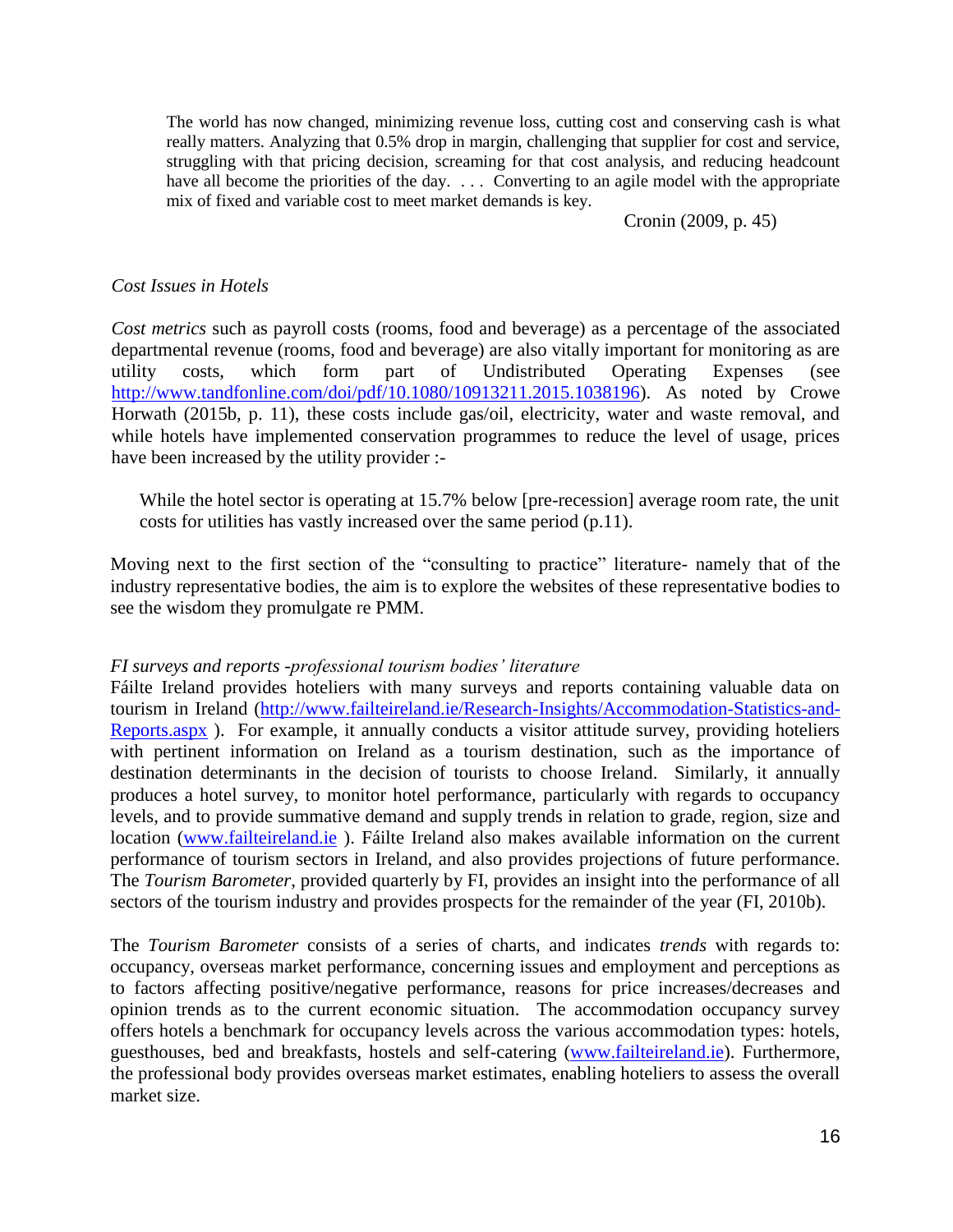## *Other FI supports*- the *Business Tools website* –*KPI templates*

The *Business Tools<sup>3</sup>* website provides access to cutting edge thinking, best practice business expertise and solid management advice. It consists of *online benchmarking tools* to increase competitive position and online best practice guides to improve business performance and some online solutions and specialised supports. This diagnostic indicator was developed by Fáilte Ireland and tourism operators to identify support needs within their enterprises. It is an online interactive facility accessed via the main Fáilte Ireland website, where all hoteliers can input their own financial metrics and benchmark their own financial performance with industry averages, so highlighting areas for improvement. Fáilte Ireland advocates adopting a KPIs perspective, and insists KPIs are not generalisable across all hotels in the industry, so each hotel must customize their own set. They also provide a template enabling hotel management to create a marketing budget and action plan specific to their hotel.

As part of the diagnosis, hoteliers are encouraged to enter background information in Stage 1, then at Stage 2, enter 'hard' data or business results mostly in percentage terms, which will give a snapshot of the business and can be compared to external benchmarks such as the *Crowe Horwath Annual Hotel Survey* results. At Stage 3- performance drivers -the 5 Ps – promotions, performance, profitability, people and processes- are highlighted.

# *Insert Figure 2 here*

This section (Stage 3) of the Diagnostic is focused on the *critical business dimensions which drive the results in the business.* It therefore tries to guide the hotelier towards leading indicators and processes, in contrast to the Crowe Horwath Annual Survey. The Diagnostic seeks to analyse current performance across five critical dimensions:

3.1: Promotions: How well do you currently implement your sales and marketing strategy and your customer relations management strategy?

3.2: Performance: How effective are your business planning efforts and how efficiently do you manage your key operational departments?

3.3: Profitability: How effective is your financial management system and how well do you monitor activity and results across all elements of the business?

3.4: People: How effectively do you manage, deploy and measure the impact of your human resources?

3.5: Processes: How well do you manage key supporting processes in your business?

Within each of these five areas, ten key questions are posed, the purpose of which is to prompt a discussion on the relevant area in order to determine whether it is an area of excellence or an area of deficiency and needing attention. For each key question, two sub-questions are provided to help the hotelier answer the key question. A simple three-point scale is used for 'scoring' the response to each key question, as follows:

l

<sup>&</sup>lt;sup>3</sup> [http://www.failteireland.ie/Supports/Develop-your-tourism-enterprise/Business-tools/Check-and](http://www.failteireland.ie/Supports/Develop-your-tourism-enterprise/Business-tools/Check-and-compare-your-hotel%E2%80%99s-performance.aspx)[compare-your-hotel%E2%80%99s-performance.aspx](http://www.failteireland.ie/Supports/Develop-your-tourism-enterprise/Business-tools/Check-and-compare-your-hotel%E2%80%99s-performance.aspx)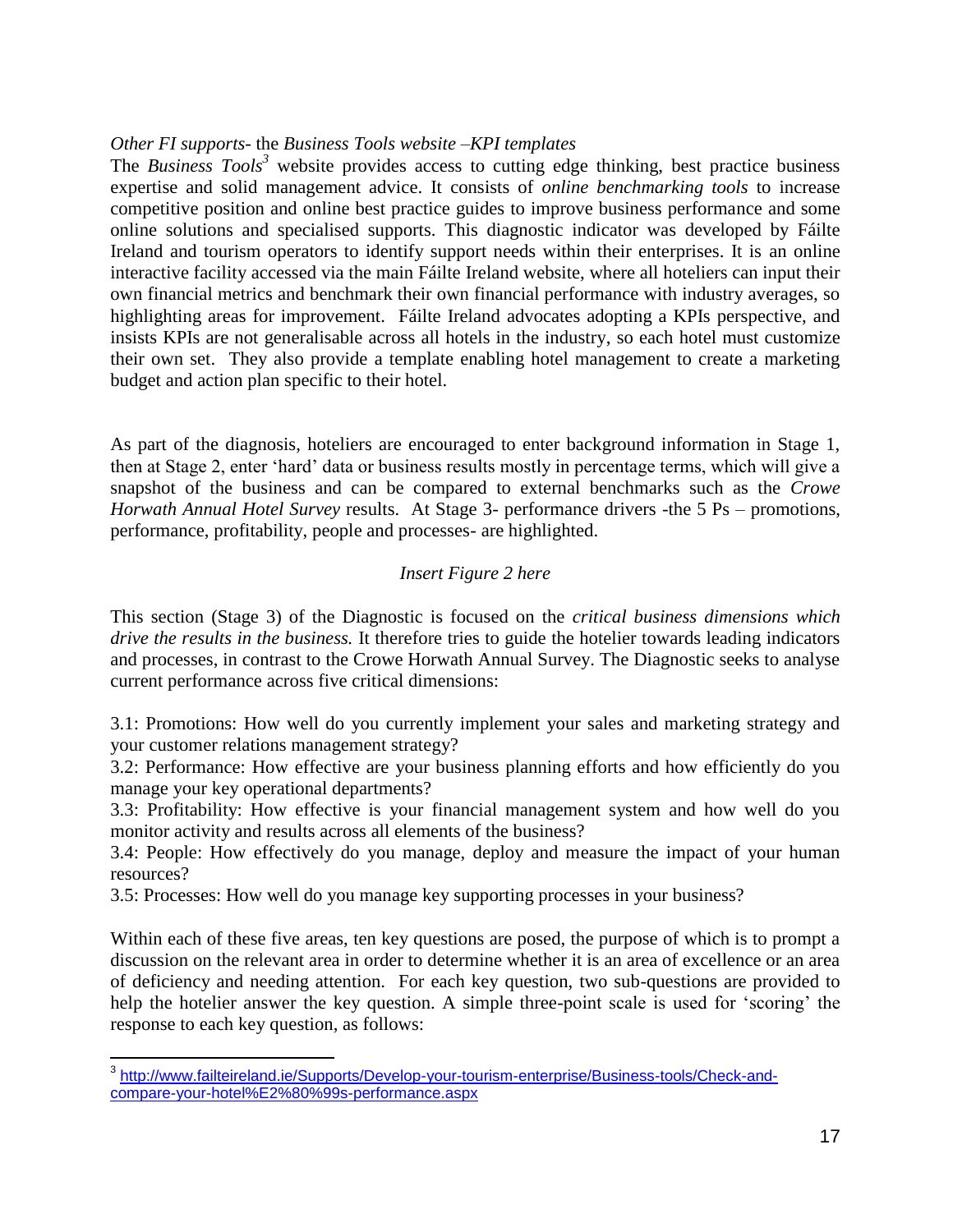- We underperform or are not active in this area
- We perform well in this area
- We excel in this area

When the overall scoring is done, it shows a simple summary representation of where the business stands in relation to each area. Ultimately, the aim is to determine whether a particular area is an area of excellence or an area of deficiency and needing attention. See more at: [http://www.Fáilteireland.ie/Supports/Develop-your-tourism-enterprise/Business-tools/Check](http://www.failteireland.ie/Supports/Develop-your-tourism-enterprise/Business-tools/Check-and-compare-your-hotel)[and-compare-your-hotel's-performance.aspx](http://www.failteireland.ie/Supports/Develop-your-tourism-enterprise/Business-tools/Check-and-compare-your-hotel)

Once the performance gaps are identified, then moving to Stage 4, Fáilte Ireland offer best practice advice in the form of templates and questions for the hotelier to ask him/herself. See more at: [http://www.Fáilteireland.ie/Supports/Develop-your-tourism-enterprise.aspx\)](http://www.failteireland.ie/Supports/Develop-your-tourism-enterprise.aspx).

To conclude, an examination of the website of Fáilte Ireland shows that this professional body is promoting a practical approach to performance measurement and management. As illustrated above, there is an online interactive Business Diagnostic Indicator facility, which guides the hotelier forward -from benchmarking his/her financial metrics - to an examination of the *processes* behind these hard data. A further example of an initiative which encourages process benchmarking is the *Optimus* programme, promoted by Fáilte Ireland.

#### *The Optimus Framework*

Fáilte Ireland created the *Optimus* framework to overcome the traditional frailties of PM in hotels. This framework is a derivative of total quality management (Ehrlich, 2006), and enables businesses to increase profitability, efficiency and competitiveness. Optimus is rooted in the principles of the European Excellence Framework for Management (EFQM) model. The objective of *Optimus* is to instil a customer-oriented focus throughout a hotel, whereby all procedures and processes are aligned towards the achievement of customer satisfaction. *Optimus* actively promotes excellence in the Irish hotel industry through the provision of awards for achievement of service excellence, best practice and business excellence [\(www.optimus.ie\)](http://www.optimus.ie/).

To realize such business excellence, *Optimus* consist of three steps, starting with Step One, Service Excellence, leading to Step 2, the Mark of Best Practice, where the hotel is benchmarked in its results and processes against leading hotels. Step 3 is Business Excellence and to achieve this award, the standard of the EFQM must be satisfied. Implied characteristics of hotels obtaining this honour include inspirational leadership, strong values, ethics and culture and a focus on continuous learning and innovation amongst others.

Further to the three steps, level four and level five awards can be achieved, which are recognised by EFQM. To achieve level four and five status, a hotel must develop effective partnerships with other hotels and stakeholders, conduct business activities ethically, and balance its commercial and legal responsibilities with its responsibilities to society [\(www.optimus.ie\)](http://www.optimus.ie/).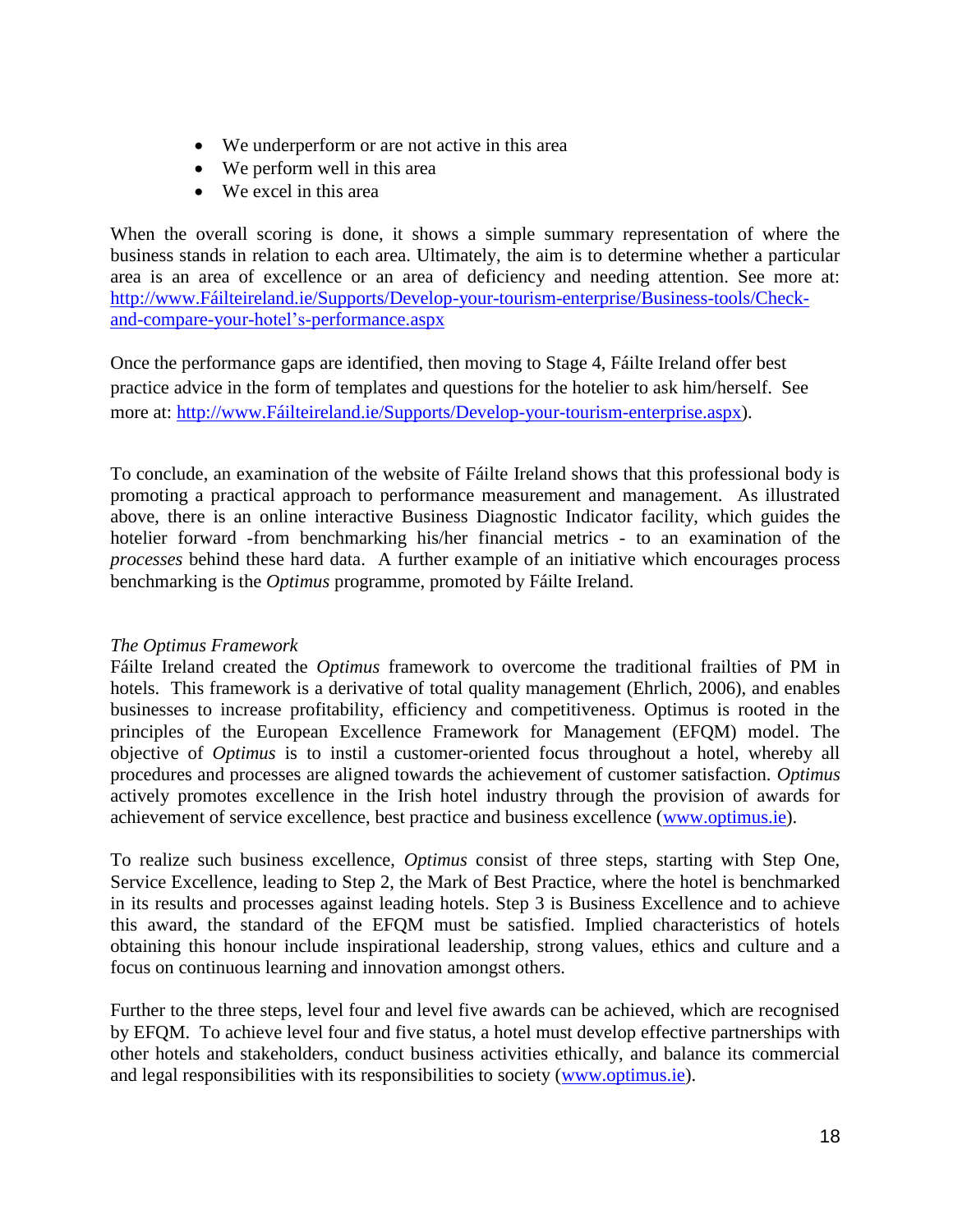As the final part of the literature review, the hotel consultancy firms and what they promulgate, is next for consideration. These are closer to practitioners, because they actively work with hotel clients. Effectively, this source of literature (along with that of the professional tourism bodies) is viewed as the cohort which consults to practice and to practitioners (practice cohort).

# **Hotel Consultancy Literature/Practice**

Those organisations who wish to embrace change may find that the identification and transfer of *best practices* is key to successful change. Leading organisations in the industry may present best practice which others wish to model or benchmark. By comparing one's organisation to the best in class, performance gaps can be identified and one can seek to improve to the benchmark standard (ICAEW, 2006). Using benchmarking as a tool will support the firm's analysis and business case for continuous improvement. Firms select their own particular areas in need of improvement and benchmark these.

World class organisations have recognised that to achieve best results from benchmarking, they must go beyond simple benchmarking of numbers or metrics. They must critically examine their own practices (go behind the figures) and explore how the *process* performs and then understand the enabling factors that allow it to perform in such a manner, that defines it as best practice.

Many types of benchmarking exist- *metric, process, strategic, internal and competitive*. Metric is the initial step in benchmarking and helps identify a performance gap by gathering numerical data. The last type of benchmarking- competitive benchmarking- is useful in mining how your company is, compared to the industry.

It can be difficult for any firm to directly access competitor information. In the case of the hotel industry, a hotel consultancy firm, first founded in New York with the arrival of two brothers from Hungary, began to act as intermediaries, carrying out an annual survey that allowed average data to be collected from the hotel industry. Horwath Hotel, Tourism and Leisure (HTL) Consulting also established the *Uniform System of Accounts for the Lodging Industry* (USALI)– a system so successful, that it has become the international industry standard for hospitality accounting. Chin *et al.* (1995) noted that the widespread use and acceptance of a standard chart of accounts, in the form of the USALI, has helped competitive benchmarking.

Some of the benchmarking firms providing information to the hotel industry are now discussed. TRI Hospitality [\(http://www.trihospitality.com/\)](http://www.trihospitality.com/) is a private consulting firm based operating in the United Kingdom, of which there is no equivalent in Ireland, due to the considerably smaller market size. The [HotStats](http://www.trihospitality.com/Home.aspx?pID=82-0) chain hotels survey is compiled each month by TRI [Hospitality](http://www.trihospitality.com/)  [Consulting.](http://www.trihospitality.com/) It collects profit and loss benchmarking data from more 1,650 properties representing 360,000 rooms from 100 different brands in the United Kingdom, Europe and the Middle East, which enables monthly comparison of hotels' performance against their competitors.

It is distinguished by the fact that it provides in excess of 100 performance metric comparisons covering 70 areas of hotel revenue, cost, profit and statistics, providing far deeper insight into the hotel operation than any other tool. The KPI data collected and reported by the firm are divided into three branches: profitability, DataWeek and market intelligence. Over 100 metrics in the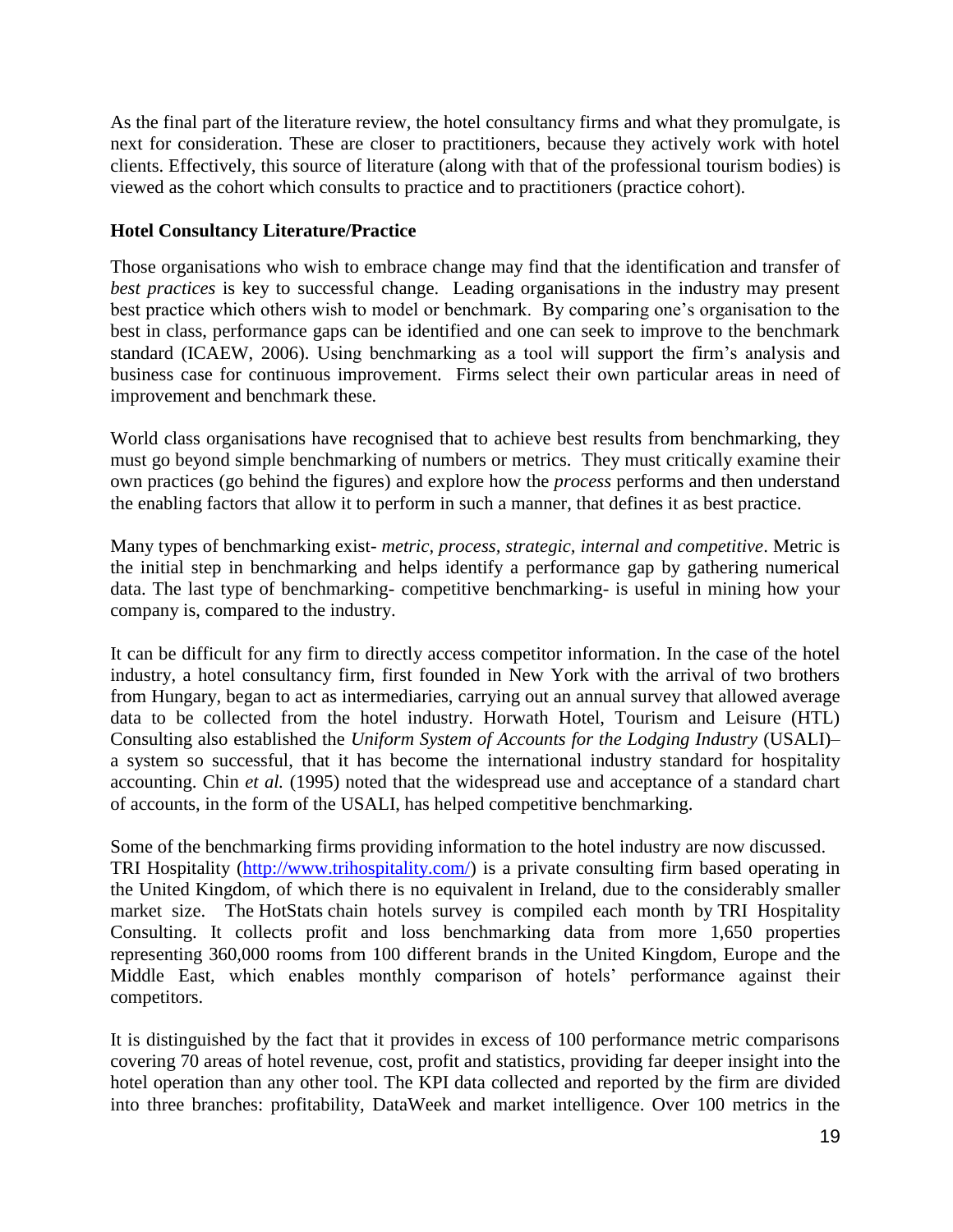profitability branch are provided, focusing on: rooms department, market segmentation, restaurants and public houses, conference facilities, sales and marketing department, overheads, expenses, utility costs, payroll and profits. DataWeek provides information updated daily on room KPIs.

Furthermore, HotStats issues monthly surveys and reports, in which an analysis of the hotel industry environment and performance are provided. HotStats describes within its reports the main KPIs for hotels to be: occupancy percentage, average room rate, room RevPAR, total RevPAR, payroll percentage of total revenue and total gross operating profit PAR (HotStats 2011a: HotStats 2011b). For full service hotels, HotStats includes two additional indicators, namely food and beverage RevPAR and the gross operating profit percentage of total revenue (HotStats, 2011c).

#### *Benchmarking in Hotels and the Crowe Horwath Annual Hotel Industry Survey*

Crowe Horwath Ireland is a member of *The Horwath HTL* network comprising over 50 offices in 39 countries and carries out the Ireland Hotel Industry Survey. As specialist hospitality consultants, the *Crowe Horwath Annual Hotel Industry Surve*y serves as a hotel consultancybased benchmarking tool for the sector. Detailed information can be extracted, such as illustrated in Table 1 below.

#### Insert Table 1 here please

The most recently available one is the *Ireland Hotel Industry Survey 2015*, an adapted extract from which, shown above in  $Table 1$ , shows the typical metrics that would be reported for the Irish hotel industry, providing average figures for each grade of hotel to perform their own benchmarking exercise. Although shown below by grade of hotel, the same metrics are reported elsewhere in the survey, by region and also by size of hotel– hotels of 1-49 rooms; 50-99 rooms and 100+ rooms. The hotelier reading the survey can fill in his/her own metrics on a special table at the back of the survey booklet, called "Analyse your own Operation" (see for example Crowe Horwath, 2015b, p. 43).

Crowe Horwath do not provide a multi-dimensional (MDPM) framework *per se* for the industry; however, extensive discussion and analysis of the overall average industry results by grade, location and size of hotel is provided and it therefore enables benchmarking (see later).

In small hotels, cash flow is essential for survival, as they may experience low turnover and profitability. Ogden (1998) found wide variation in standards of quality and cost control across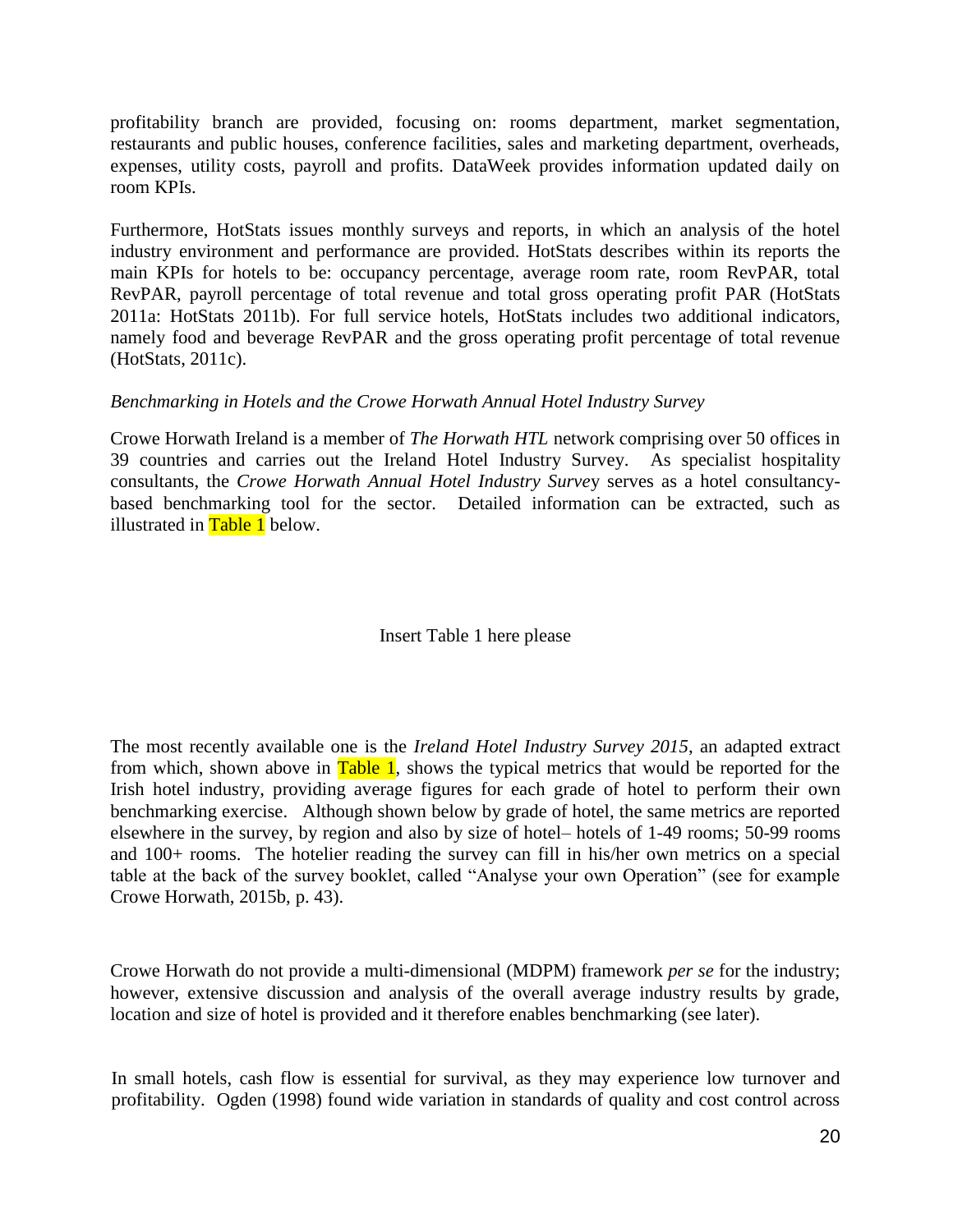the small hotel section in Scotland, noting that "one of the main reasons for the disappointing performance was the lack of standard procedures and performance standards with in-built management checks" (p. 189).

Small hotels pride themselves on an ability to offer a specialized service as a key part of its competitive strategy, compared to the more undifferentiated service delivery package of large chains. Ogden (1998, p. 189) clarifies that benchmarking is not about standardization "but about highlighting critical success factors and developing systems to improve attainment of them which will fit the specific operation".

Taking an overview of the key metrics, the figures in Table 2 next (reading from right to left), show that:

- Occupancy levels grew by 1.9 percentage points to 67.8%
- Average room rate increased by  $64.80$  to  $682.29$ , up 6.2% on 2013
- Total revenue per room (TRevPAR) grew by 9.5% to  $\epsilon$ 53,916
- Profit margins improved by 2.2 percentage points to 17.1%
- Overall profit before tax and finance per room increased by 25% to  $\epsilon$ 9,201

#### Insert Table 2 here

• Note that average room occupancy and average room rate are also analysed per month in the Survey

Interestingly, the average room rate in 2014 lags the pre-recession (2006) average room rate (see Crowe Horwath, 2015b, p. 8). This can be seen in Figure 4 below. Further analysis of this rate *by grade* reveals a lag also. In these highlights (Figure 3), there is a clear emphasis on *financia*l *revenue-oriented* measures of performance such as ARR and Occupancy, RevPAR, TRevPAR.

In addition, one cost metric is reported, namely, the ratio of departmental labour cost to rooms revenue and indeed, the equivalent cost metric is reported for food and beverage and total revenue. This labour cost metric in fact measures resource utilisation for a high cost in hotelsthat of labour. In the survey, there are some non-financial statistics such as percentage of repeat business, length of stay and number of guests per room. Therefore, benchmarking metrics are available based on *non-financial* as well as financial data such as Average Daily Room Rate and RevPAR. Non-financial metrics are reported, but are not headlined in the survey as much as financial metrics.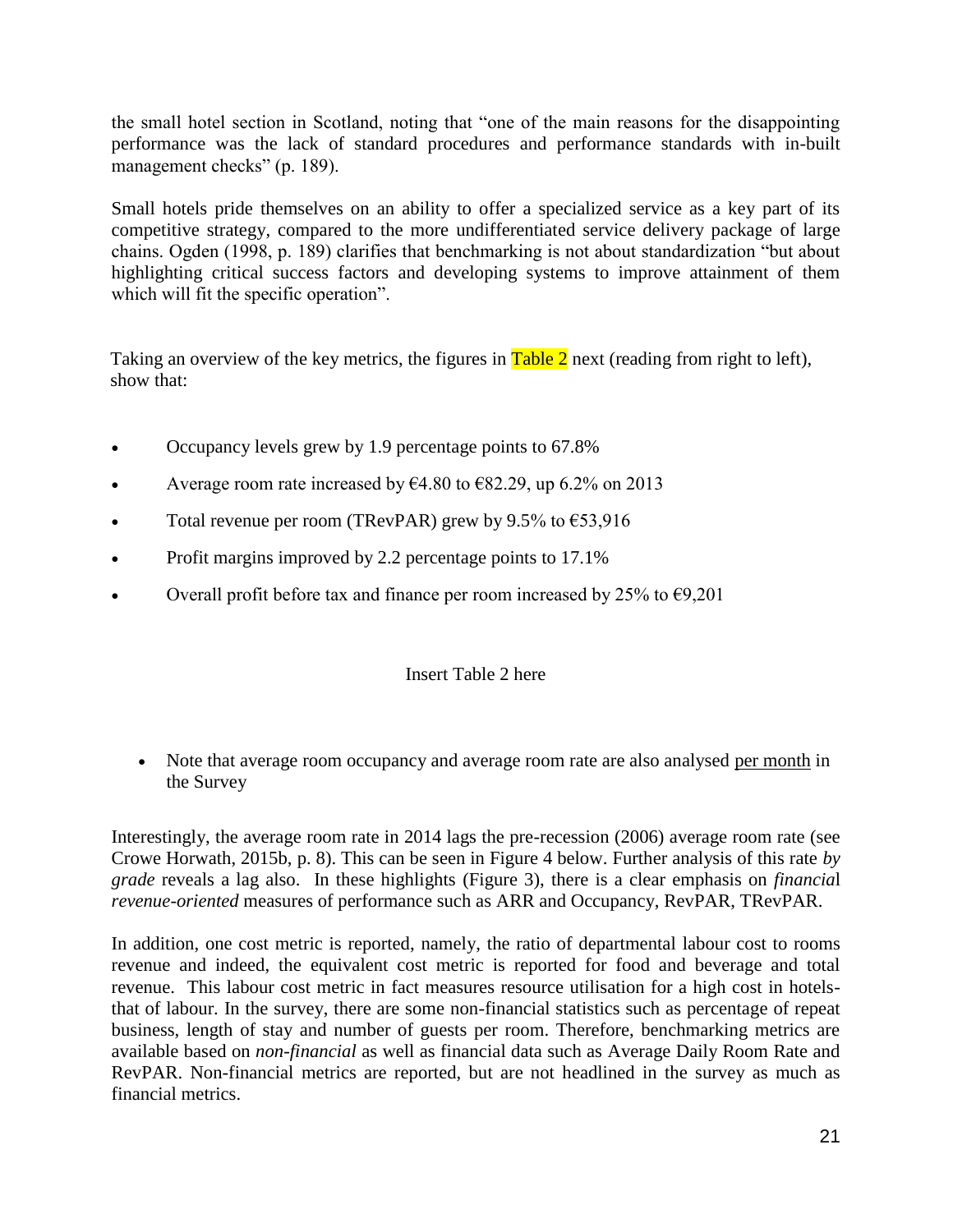#### *Dashboards and the Visual*

An interesting consulting article by Jonathan Tellis (2010) explains the definition of an information dashboard (based on the book by Stephen Few) and used by the business intelligence software industry to convey the idea that it is possible to drive an organisation using constantly adjusted KPIs, in the same way that it is possible to drive a car. A visual display is needed on a single screen to allow the most important information to be monitored at a glance (p. 11). The use of visuals such as the Occupancy and Average Room Rate (ARR) trend in the chart below (Figure 3) shows the *trend* in these metrics.

#### Insert Figure 3 here

Such charts could be done by individual hotels to see how their trend compares to the overall trend for the industry. As Caeman Wall, Head of Research at Fáilte Ireland says "after two decades of such reports, Crowe Horwath's analysis of the sector is at this stage a priceless piece in the mosaic of intelligence we have for this industry" (Crowe Horwath, 2015c, p. 4). The above results (Figure  $\frac{3}{2}$ ) show the drop in occupancy and ARR rates in 2008 and 2009 when the hotel industry hit recession, but a slow recovery in room occupancy, rates, revenue and profits beginning in 2012**.** 

*Trend data*, as shown in Figure 3 above, can bring figures alive, particularly for non-finance personnel. It is something that is very common in hospitality, particularly in the Crowe Horwath Survey, the Fáilte Ireland Tourism Barometer<sup>4</sup> and other reports as well as Visit Britain, the national tourism body for Britain. For instance, by surfing to VisitBritain at [https://www.visitbritain.org/latest-quarterly-data-uk-overall,](https://www.visitbritain.org/latest-quarterly-data-uk-overall) anyone can get some charts showing the latest quarterly data for overall visits to the UK, based on the International Passenger Survey. This shows the overall volume and value of visits to the UK by overseas residents. The metrics reported are number of visits, spending and visitor nights from April to June 2015. By surfing on, further charts can be seen, showing for the latest quarter for example, visits to the UK by overseas visitors, the breakdown of visits, nights and spend by market and purpose of visit.

Finally, Parmenter (2006) gives practical advice based on consultancy experience regarding the "new thinking on key performance indicators". He suggests (p. 3) that there are in fact three types of performance measure- KRIs, PIs and KPIs (key results indicators, performance indicators and key performance indicators). He developed the 10/80/10 rule (an organisation should have no more than 10 KRIs, up to 80 PIs and 10 KPIs).

The common characteristics of KRIs is that they are the result of many actions- they give a clear picture of where you are going, but do not tell management what they need to do to achieve desired outcomes. Only PIs and KPIs can do this. KRIs that have often been mistaken for KPIs include customer satisfaction, net profit before tax etc. The 80 or so PIs that lie between KRIs

4 See for example

[<sup>:</sup>http://www.Fáilteireland.ie/FáilteIreland/media/WebsiteStructure/Documents/3\\_Research\\_Insights/3\\_Gen](http://www.failteireland.ie/FailteIreland/media/WebsiteStructure/Documents/3_Research_Insights/3_General_SurveysReports/Failte-Ireland-tourism-barometer-October-2015.pdf?ext=.pdf) [eral\\_SurveysReports/Fáilte-Ireland-tourism-barometer-October-2015.pdf?ext=.pdf](http://www.failteireland.ie/FailteIreland/media/WebsiteStructure/Documents/3_Research_Insights/3_General_SurveysReports/Failte-Ireland-tourism-barometer-October-2015.pdf?ext=.pdf)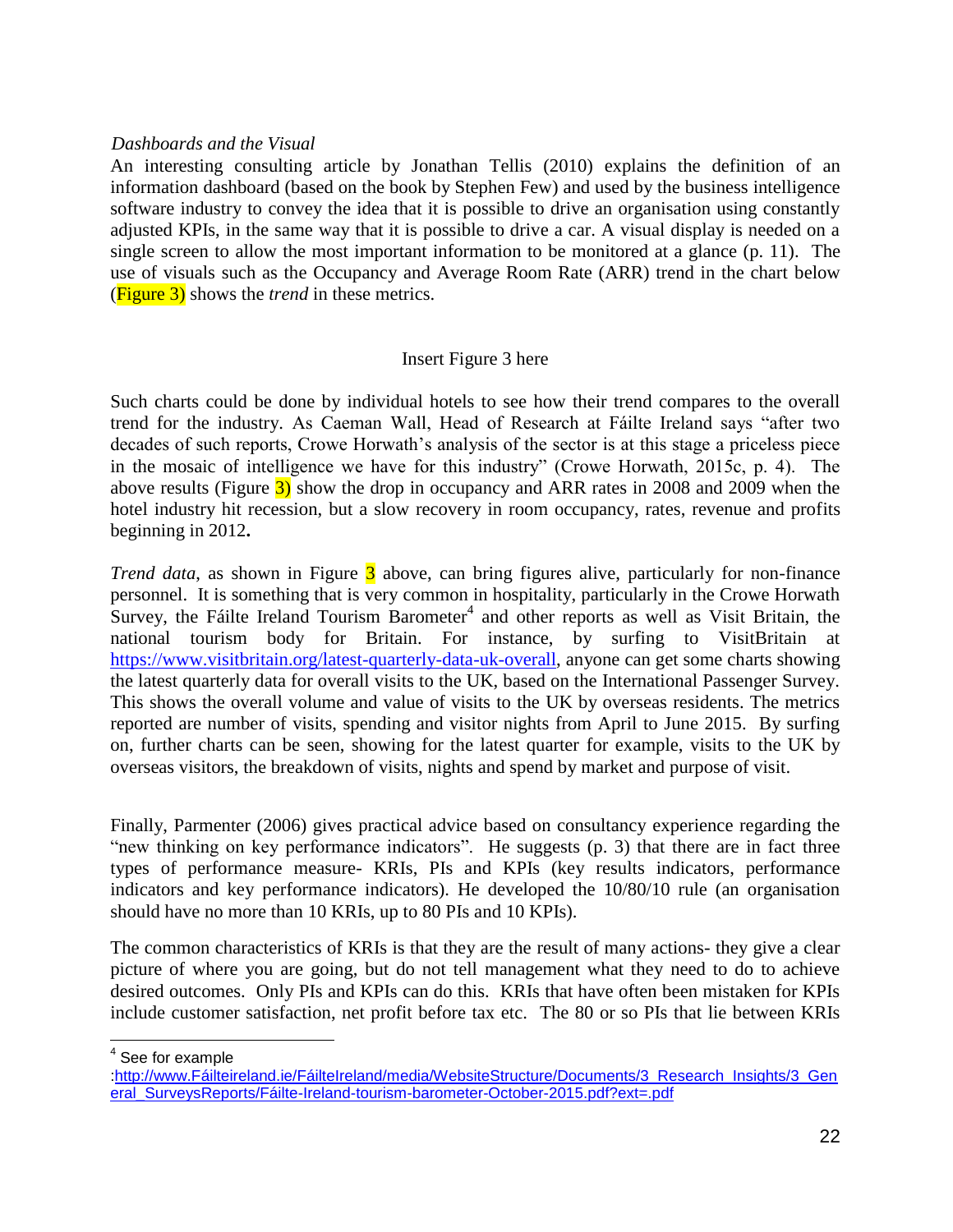and KPIs are the performance indicators (PIs). They help teams align themselves to the firm's strategy. They include net profit on key product lines, profitability of the top 10 customers etc.

A KPI should tell you what action needs to take place and comprise a set of measures focusing on those aspects of organisational performance most critical for the current and future success of an organisation. They should number less than 10, be measured frequently (daily or 24/7), be non-financial, be understood by all staff and acted upon by senior management team on a daily or 24/7 basis and be capable of being tied down to individual or team responsibility and have a significant impact on most of the critical success factors and balanced scorecard perspectives for the organisation (p. 3).

This is valuable clear advice from an acknowledged expert in the field of Performance Measurement consultancy.

Having considered the literature from academia, the tools promoted by Fáilte Ireland to measure and manage performance and the hotel consultancy reports and benchmarking data, it is now appropriate to review empirical work carried out in hotels in the North-West of Ireland. This provides an important check on the *actual practice* of PMM.

## **Empirical findings from a survey of hotels in the North-West of Ireland**

The empirical work was based on a taught masters dissertation carried out over three months, which examined what measures were used by management to evaluate performance in three star hotels, in the northwest region of the Republic of Ireland. The tourism industry in Ireland, particularly in the Northwest region, has undergone significant growth since the early 1990s attributable to demand for alternatives to agriculture and fuelled by generous incentives through European Union (EU) grant aid. Using a survey of all three star hotels in the region, listed in the Irish Hotel Federation's "*Be Our Guest*" guide, a useable response rate of 57% was achieved from the postal questionnaire survey. This was higher than the 20% reported in a postal survey of 88 hotels by Atkinson and Brander-Brown (2001). The questionnaire was divided up into twelve dimensions of performance. These were classified into financial performance, customer service, operations and marketing (this questionnaire is not reproduced here but is available from the authors).

# *Demographics*

Respondents were asked to indicate a profile of their age, position, gender and education.

Owner managers and managers were evenly split with 50 percent each. 43.8 percent of respondents were aged between 31-40 years and a further 43.8 percent were over 41 years. Only 12.5 percent of respondents were between 20 and 30 years. 81.3 percent of respondents were male and 18.8 percent were female. Regarding education, 43.8 percent of respondents indicated that they had attained either certificate or diploma. 12.5 percent indicated that they had attained a masters degree.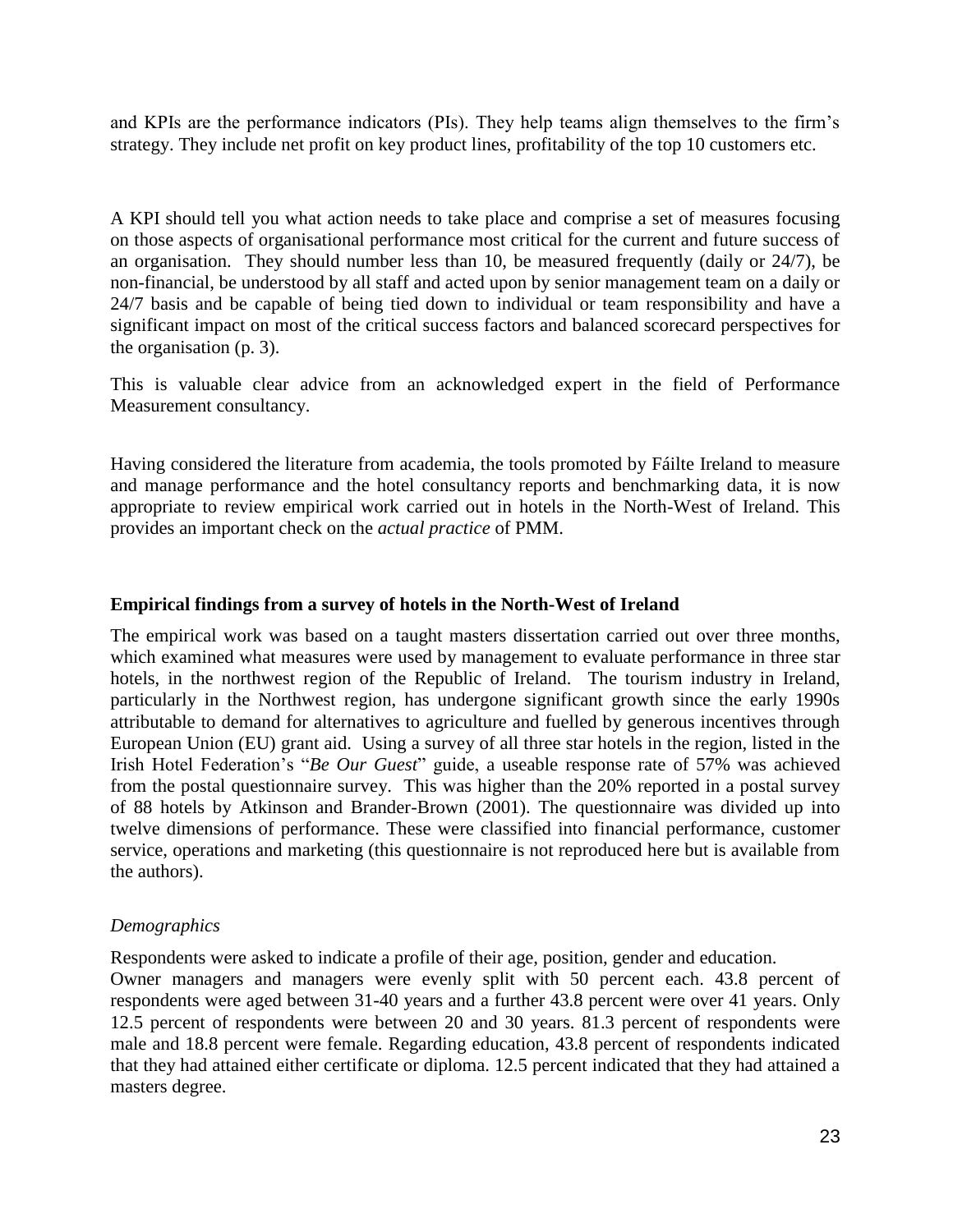#### *Sample Selection*

The questionnaire was distributed by post to a sample of twenty-eight three star hotels and guesthouses in the northwest region of the Republic of Ireland, based on the entire listing per the '*Be our Guest Guide*'. Responses were received from sixteen of the twenty-eight surveyed. The sample, while small, was believed to serve as a good approximation of the views of three-star hotel managers.

## *Financial Performance*

Respondents to the survey viewed *profitability* as very important to the success of the organisation. It was used extensively in decision making and strategy formulation but not so much in staff performance evaluation. Cost efficiency was not considered as important as profitability, as a determinant of success.

#### *Customer Service*

Relations with customers and product / service quality are considered in the literature to be one of the most important determinants of success in the hospitality industry (Croston, 1995). Respondents reiterated this suggestion with over 80 percent agreeing that *customer retention* / satisfaction was a very important driver of long-term success. It was not however extensively used in evaluating managerial and staff performance. Respondents also did not believe that service quality was as important as relations with customers for long-term success. Respondents were also unsure as to the quality of their measurement system for assessing product / service quality.

#### *Operations*

Operational / divisional performance was not considered very important to long-term success and was not used extensively in evaluation of staff performance. It also emerged that relations with employees were not considered very important. The majority of hotels surveyed were small to medium businesses and as the case findings suggested, relations with employees were considered very good with high level of communication and were thus not considered an issue. Likewise, relations with suppliers were not considered of paramount importance.

Respondents did not agree that innovation was a crucial area in the success of hotels or service firms. Innovation was identified by Fitzgerald *et al*., (1991) as a good source of competitive advantage, yet respondents were divided over its importance. However, as Fitzgerald *et al*. (1991) suggested, innovation is a naturally occurring phenomena in service businesses. Perhaps these hotels had an informal system that facilitated innovation, but were neither aware of it nor measure it.

#### *Summary of Empirical Findings*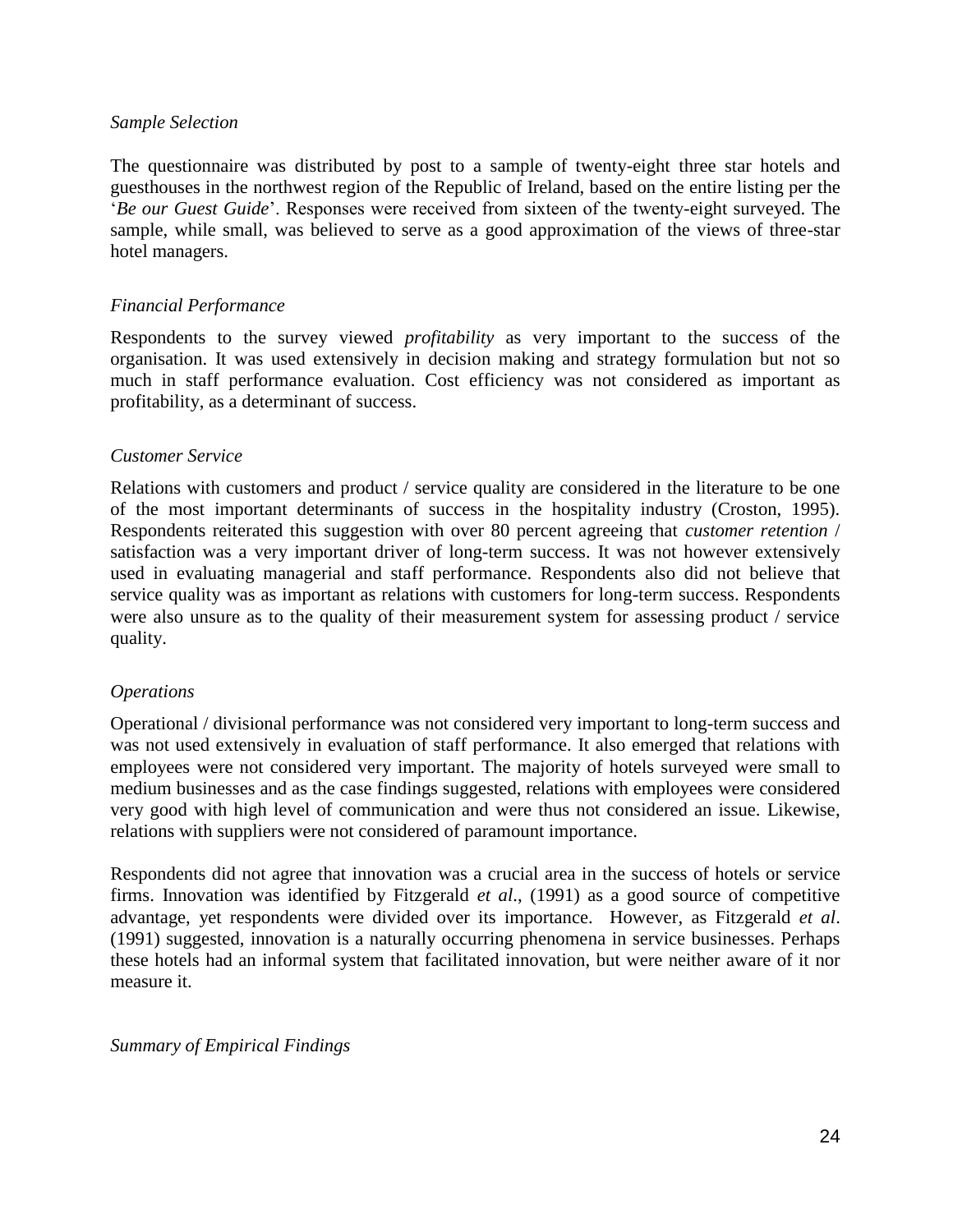The results show a lag in the performance measurement framework in use in these hotels- they would appear to belong to the first generation of such frameworks. A significant number of indepth interviews with some of the respondents to the survey, would complement the questionnaire findings, as would an exploration of the training and qualifications of the hotel owner-managers who replied.

## **Conclusions**

There has been a significant increase in the amount of published work on generic PMM, as noted by the recent *Management Accounting Research* 2014 issue devoted to the topic. Similar work on PMM in the hospitality industry is ongoing and has been discussed. The academic literature is plentiful in the area of generic frameworks that balance financial and non-financial performance measures and indeed has progressed to the third generation of such frameworks. Hotel consultancy firms however, provide a significant amount of benchmarking data, largely of financial revenue-oriented measures, with fewer non-financial measures.

The industry in the UK is also well served by many sources of benchmarking data from VisitBritain as well as HotStats etc. Eminent consultants like Parmenter (2006) warn that there should be no more than 10 KPIs and they must be measured daily. When the tools and advice offered by an industry representative body such as Fáilte Ireland is reviewed, benchmarking of financial results is the first stage in diagnosing your business, but interestingly, the other stage is an examination of the processes that contribute to these results with a focus on *people, processes, performance* as well as *profitability*.

When actual practice by hotels was examined however, the research was limited in that it was done by means of a postal survey, rather than by using case studies. The short study in this chapter was based on a small sample of owner-managed small and medium-sized hotels in the North West of Ireland and has produced similar results to those of Brander-Brown and Atkinson (2001) in the UK; namely a majority of the respondent hotel companies almost exclusively monitor financial dimensions of performance. Also, there was some similarity in the attention and importance paid to customer satisfaction which was monitored more frequently and at more organisational levels in the latter study, than quality of service, in common with the Irish study reported here.

In practice, the empirical work showed a focus on measuring and managing the financial dimensions, especially revenue performance. It is then possible, however, for these hotels to follow up on improving their capabilities and processes using the *Optimus* framework, for example, which is primed and evaluated (through awards and certificates etc.) by the industry representative body- Fáilte Ireland. This practice can counteract the apparent lack of measurement of the other non-financial aspects of a hotel's business, such as quality of service, customer satisfaction and innovation. If the hotelier does not measure these aspects using their own non-financial measures, they may still intuitively understand them or may rely on the help and support from the industry representative body- in the form of templates, to improve performance in these areas.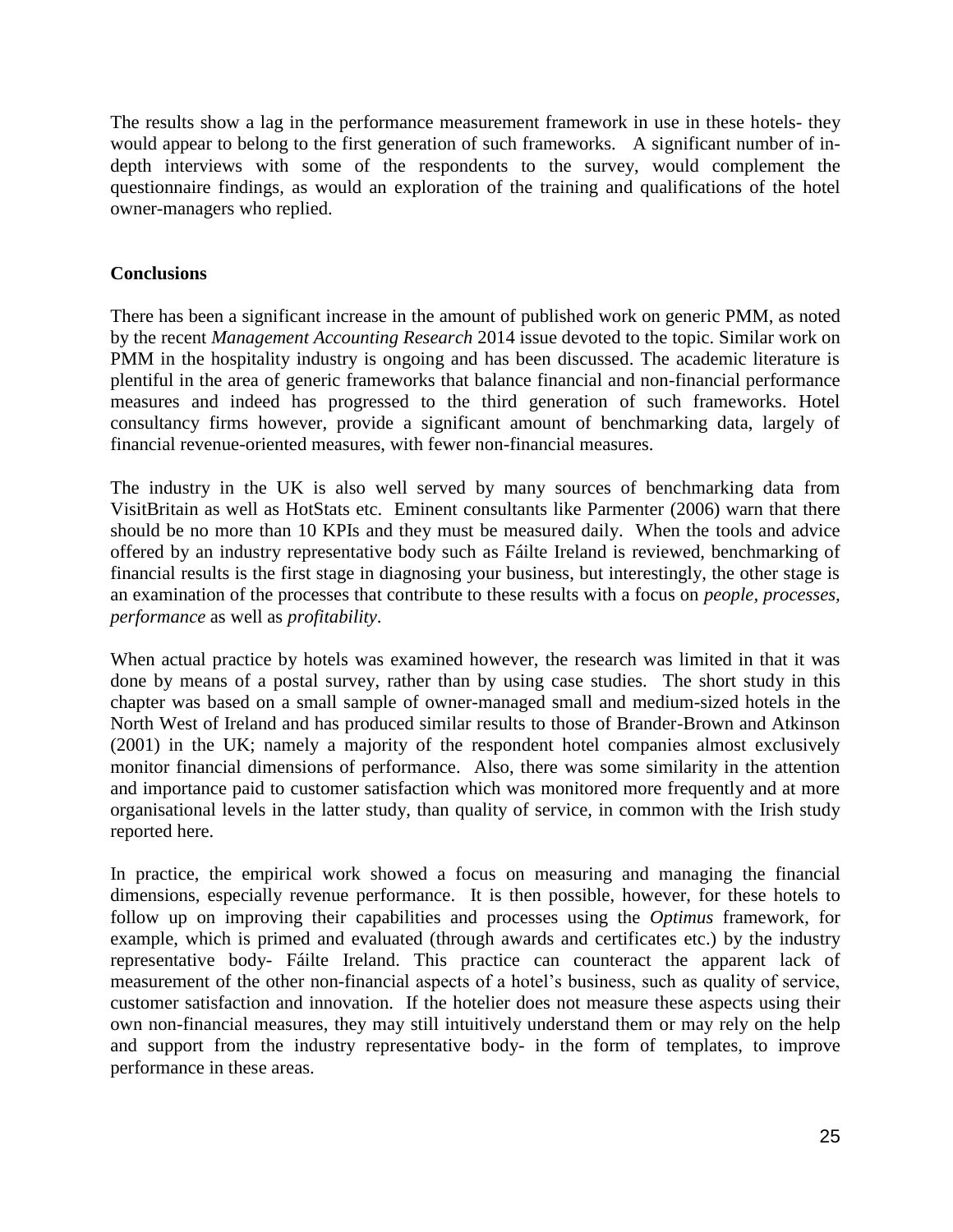When actual practice is assessed using hotels in the North-West of Ireland, it would appear that some of the prescriptions of the academic literature are followed, in that financial performance is measured, but there is a lag in the use of MDPM frameworks. The management and measurement of the non-financial aspects of a hotel's performance can be encouraged through the use of FI's *Optimus* framework and its various online templates aimed at improving operational as well as financial performance.

Hotel consultancy firms can also provide benchmarking data through the *Crowe Horwath Annual Hotel Industry Survey,* for example. Therefore, the role of the industry bodies is to help the hotel move towards better performance in stages or levels, without implementing an official MDPM approach per the academic literature. Therefore, the SME hotels in this survey displayed a somewhat nuanced approach to PMM, through a combination of basic financial measurements and focus on profitability, supplemented by an awareness (but no measurement) of what else was important in the particular hotel.

Therefore, the lack of non-financial measures *per se* may not be a hindrance to good performance, provided the hotelier is *able to explain* not only what their profitability is, but also how they have achieved it, as Bourne *et al*. (2003) emphasise.

The insights and tools offered by the "consulting to practice" cohort therefore, are hugely complementary to the prescriptions of the purely academic literature (the "theoretical" cohort), when discussing issues of actual PMM in hotels.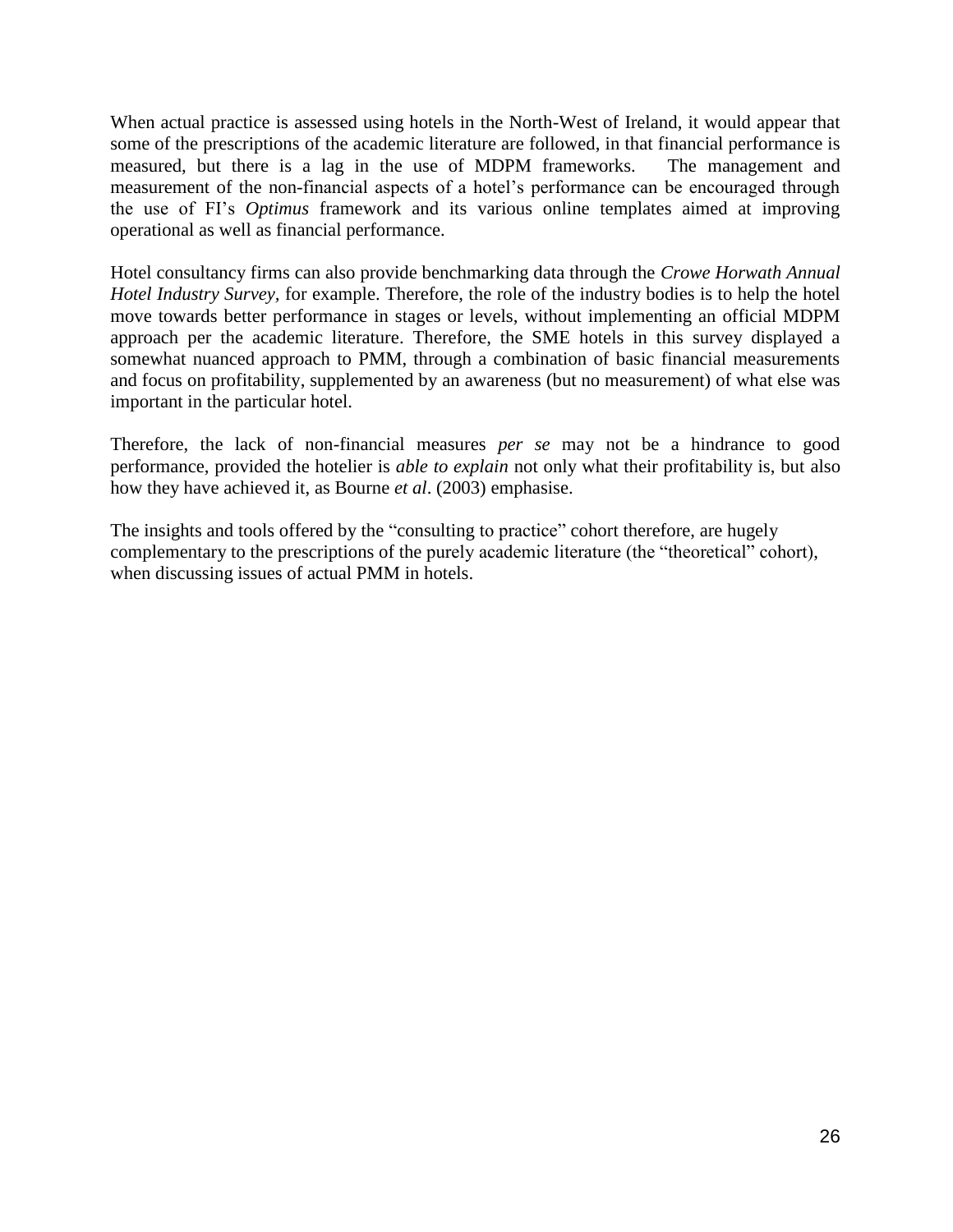# **Appendix 1**

# **Definition and Explanation of Key Performance Indicators used by hotels**

Research by Croston (1995) suggested that "success in hotels is a journey, not a destination". To help understand this journey, some key performance indicators are now defined and explained.

The Average Daily Room Rate or Average Room Rate (ARR) is defined as:

## Room sales revenues achieved

Total no. of rooms occupied

and the Average Room Occupancy metric is:

## No. of rooms sold

## Total rooms available in the hotel

Both of these metrics, on their own, are incomplete measures of sales performance. A higher level of room sales revenues will not result from an increased occupancy level, if the room rate has been disproportionately dropped. Similarly, a higher level of total revenue from rooms will not result, if an increase in the average room rate coincides with a disproportionate decline in the occupancy rate.

To circumvent this incompleteness problem, the manager can link the Average Room Rate (ARR) to occupancy statistics and this is what RevPAR achieves- it aggregates the two metrics.

If we take a hotel with 100 rooms of which 60 rooms are sold for a given day, generating a total revenue of  $\epsilon$ 4200, we can compute RevPAR in either of two ways:-

 $RevPAR = ADR * Average Occupancy$ 

By dividing the Total Revenue by the Number of rooms sold **(€4200 / 60)**, we get the value of €**70** as the Average Daily Room Rate. Meanwhile, we find a **60 %** Occupancy rate (60/100 rooms occupied).

So, aggregating the ARR by the Occupancy %, we get  $(670 * 0.6) = 642 = \text{RevPAR}$ 

An alternative calculation is to divide  $(64200 / 100)$ , we also arrive at a RevPAR result of  $642$ .

Total revenue per room or *TRevPAR* is an update to the widely used RevPAR- it is the total revenue earned from all of the guest spend- so it includes the revenue earned from letting the room, but also includes food and beverage spend and spend on spa treatments, tours, parking, gifts etc. *TRevPAR* is the preferred metric for accountants and hotel owners, because it effectively determines the overall financial performance of a property, while *[RevPAR](https://en.wikipedia.org/wiki/RevPAR)* only takes into account revenue from rooms. *TRevPAR* is useful for hotels where rooms are not necessarily the largest component of the business. Outlets such as banquet halls and spas also provide a source of revenue for these hotels.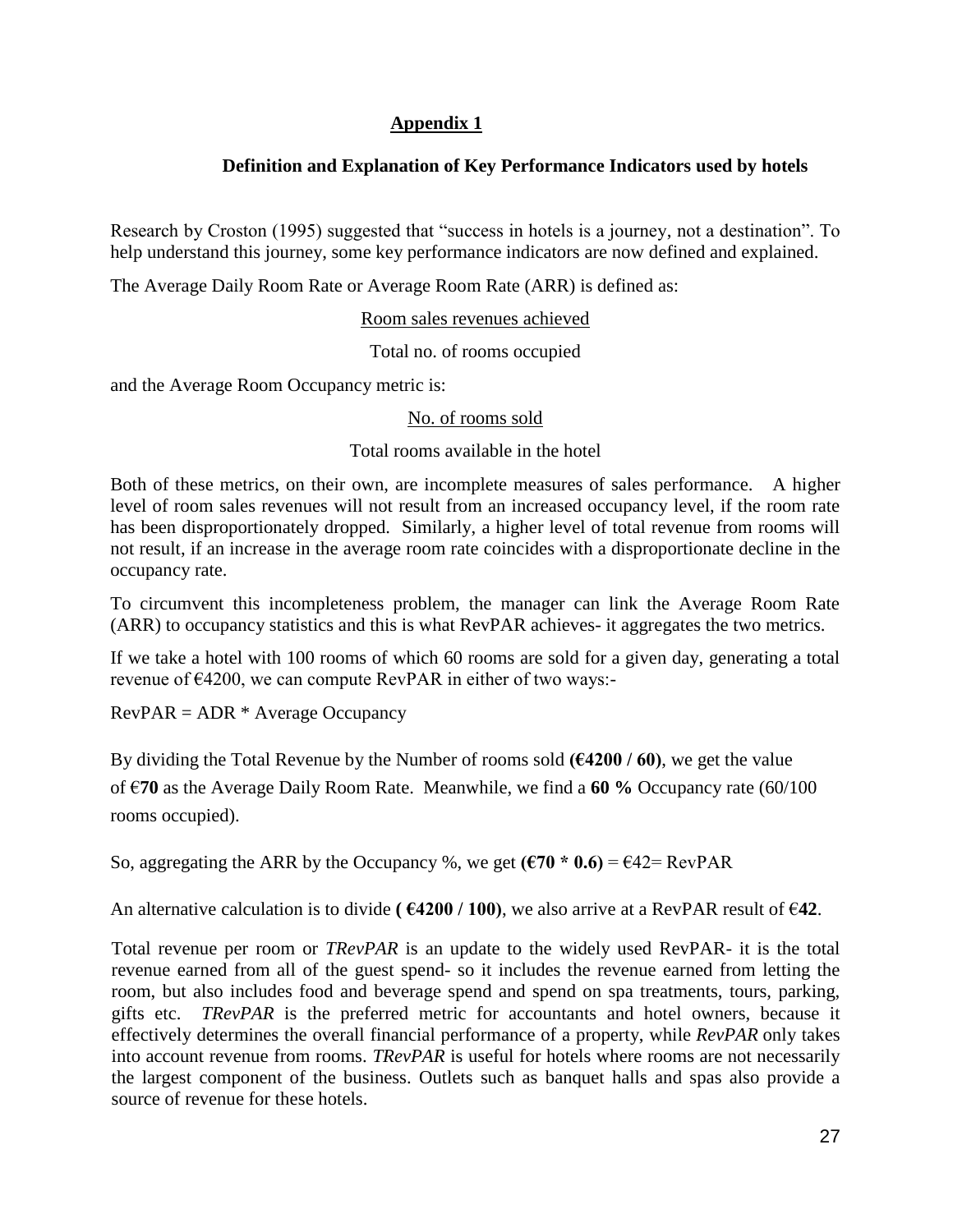It is interesting to note that in the adapted extract (Figure 3), that both *RevPAR* and *TRevPAR* are reported.

Gross Operating Profit per available room (*GOPPAR*) goes beyond RevPAR by taking total annual hotel revenue after all departmental and undistributed operating expenses and dividing this figure by the number of rooms available. It puts attention on profit at the broader hotel property level but correlates it to rooms, the main driver of hotel business.

The Yield statistic is a measure of room revenue achieved in relation to room capacity and is expressed as a percentage:

Yield percentage = Rooms revenue / Maximum potential rooms revenue

Actual revenue is related to maximum potential revenue on the basis of 100 per cent room occupancy or guest occupancy or however full capacity is defined for a particular hotel, using the full rack rate and excluding value added tax and breakfast (if included) to give maximum attainable revenue (Harris, 2011, p. 44).

It is the reciprocal of *RevPAR,* which is a monetary value per room. This simple yield statistic provides a single value for measuring the performance of the hotel in revenue management terms, but it does not probe the profitability earned. To do this would mean deducting the cost of servicing the room from the revenue, so computing a contribution-based yield figure. See Adams (2006, p.112).

The yield statistic above can be maximised by managing both the room rate and the occupancy percentage, "so that when demand exceeds supply, the customer pays more and when demand is low, the price is discounted, while ensuring that each customer pays the maximum possible price" (Adams, 2006, p.112). "Rate cutting can generate more revenues, but is not always transferred to the bottom line when operating profit per occupied room is falling, owing to expenses increasing at the rate of inflation" (Adams, 2006, p. 110).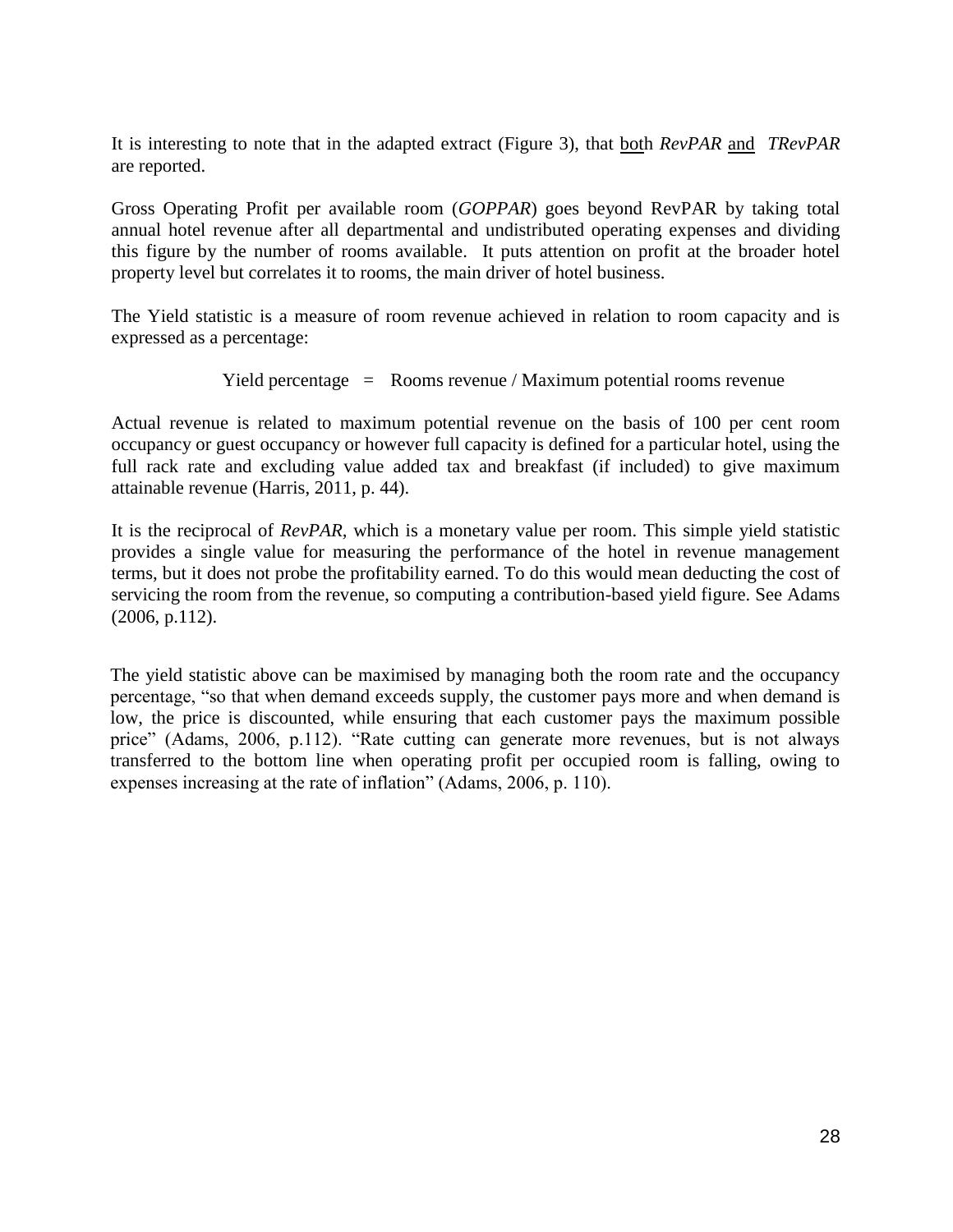#### **References**

Adams, Debra (2006), *Management Accounting for the Hospitality, Tourism and Leisure*  Industries: A Strategic Approach, 2<sup>e</sup>, London: Thomson Learning.

Atkinson, H. and Brander-Brown, J. (2001), 'Re-thinking performance measures: assessing progress in UK hotels', *International Journal of Contemporary Hospitality Management,* 13/3, pp. 128-135.

Atkinson, H. (2006), "Performance measurement in the international hospitality industry", *In*: Harris, P.J. and Mongiello, M., (eds.) *Accounting and financial management: developments in the international hospitality industry*, Oxford: Elsevier, pp. 46-70.

Atkinson, H.C. and Jones, T. (2008) "Financial Management in the Hospitality Industry: Themes and Issues", *In*: Brotherton, B. and Wood, R.C. (eds.), *The Sage Handbook of Hospitality Management,* London: Sage Publications Ltd, pp.28-256.

Banker, R. D., G. Potter, et al. (2000), "An Empirical Investigation of an Incentive Plan that Includes Nonfinancial Performance Measures", *The Accounting Review,* 75(1): 65-92.

Berts, K. and S. Kock (1995) "Implementation considerations for activity-based cost systems in service firms: the unavoidable challenge," *Management Decision* 33(6): 57-63.

Bourne, M., Franco, M. and Wilkes, J. (2003), "Corporate Performance Management", *Measuring Business Excellence*, Vol. 7, No. 3, pp. 15-21.

Brander-Brown, J. and Mc Donnell, B. (1995), 'The balanced scorecard: short-term guest or long-term resident?', *International Journal of Contemporary Hospitality Management, Vol. 7,* No. 2/3. pp. 7-11.

Brignall, S. and Ballantine, J. (1996), "Performance measurement in service businesses revisited", *International Journal of Service Industry Management*", 7(1), pp.6-31.

Brignall, S. and Ballantine, J. (2000), "From performance measurement to performance management: the determinants of performance", Paper presented at the EAA Annual Congres, Munich, March.

Brignall, S. and Ballantine, J. (2004), "Strategic Enterprise Management Systems: new directions for research", *Management Accounting Research*, 15, pp. 225-240.

Brotherton, B. and Shaw, J. (1996), 'Towards an identification and classification of critical success factors in UK hotels plc', *International Journal of Contemporary Hospitality Management,* Vol. 15, No. 2, pp. 113-135.

Brotherton, B. and Wood, R.C. (eds) (2008), *The Sage Handbook of Hospitality Management,*  London: Sage Publications Ltd.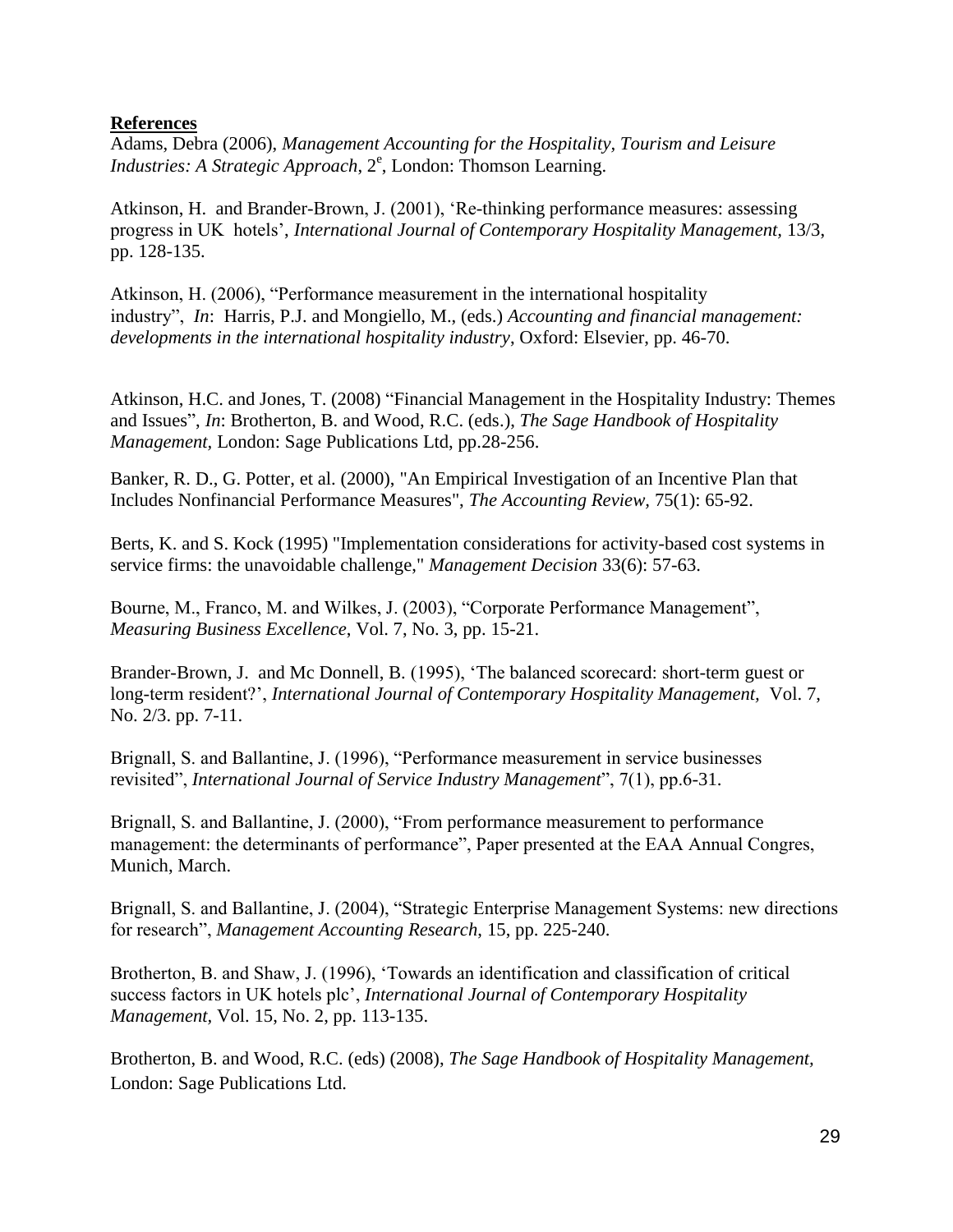Chin, J., Barney, W. and O'Sullivan, H. (1995), "Best accounting practice in hotels: a guide for other industries?" *Management Accounting*, 73, pp. 57.

Connolly, P. and Mc Ging, G., (eds), (2006), '*Hospitality Management in Ireland: Theory and Practice*', Dublin: Blackhall Publishing.

Cronin, G. (2009), Cost Reduction- what others are doing, *Accountancy Ireland*, Vol. 41, No.4, pp. 45-47.

Croston, F.J. (1995) 'Hotel profitability – critical success factors' *In:* P.J. Harris (ed.), *Accounting and Finance for the International Hospitality Industry.* Oxford: Butterworth-Heinemann

Crowe Horwath (2015a), *Benchmarking- How do you measure up*? [online], Available from: http://www.crowehorwath.com.au/opportunities/images/Benchmarking How do you measure up AU.pdf [Accessed 20 Sept 2015].

Crowe Horwath (2015b), *Ireland Hotel Industry Survey 2015,* Dublin: Bastow Charleton and Horwath HTL.

Crowe Horwath (2015c), *Ireland Hotel Industry Survey Executive Summary and Highlights 2015*, Dublin: CH [online], Available from:

[https://www.crowehorwath.net/uploadedfiles/ie/industries/hotels,\\_tourism\\_and\\_leisure/crowe%2](https://www.crowehorwath.net/uploadedfiles/ie/industries/hotels,_tourism_and_leisure/crowe%20horwath%20hotel%20industry%20report%202015%20-%20executive%20summary.pdf) [0horwath%20hotel%20industry%20report%202015%20-%20executive%20summary.pdf](https://www.crowehorwath.net/uploadedfiles/ie/industries/hotels,_tourism_and_leisure/crowe%20horwath%20hotel%20industry%20report%202015%20-%20executive%20summary.pdf) [Accessed 5 November 2015].

Crowe Horwath (2014), *Ireland Hotel Industry Survey 2014,* Dublin: Bastow Charleton and Horwath HTL.

Crowe Horwath (2013), *Ireland Hotel Industry Survey 2013,* Dublin: Bastow Charleton and Horwath HTL.

Dittmann, D.A., Hesford, J.A. and Potter, G. (2009) "Managerial Accounting in the Hospitality Industry" *In*: Chapman, C.S., Hopwood, A.G. and Shields, M. D. (eds.), *Handbook of Management Accounting Research,* London: Elsevier, pages 1353-1369.

Ehrlich, C. (2006) 'The EFQM-Model and work motivation', *Total Quality Management and Business Excellence*, 17: 2, pp.131-140.

Evans, N. (2005), "Assessing the Balanced Scorecard as a management tool for hotels", *International Journal of Contemporary Hospitality Management*, Vol. 17, No. 5, pp. 376-390.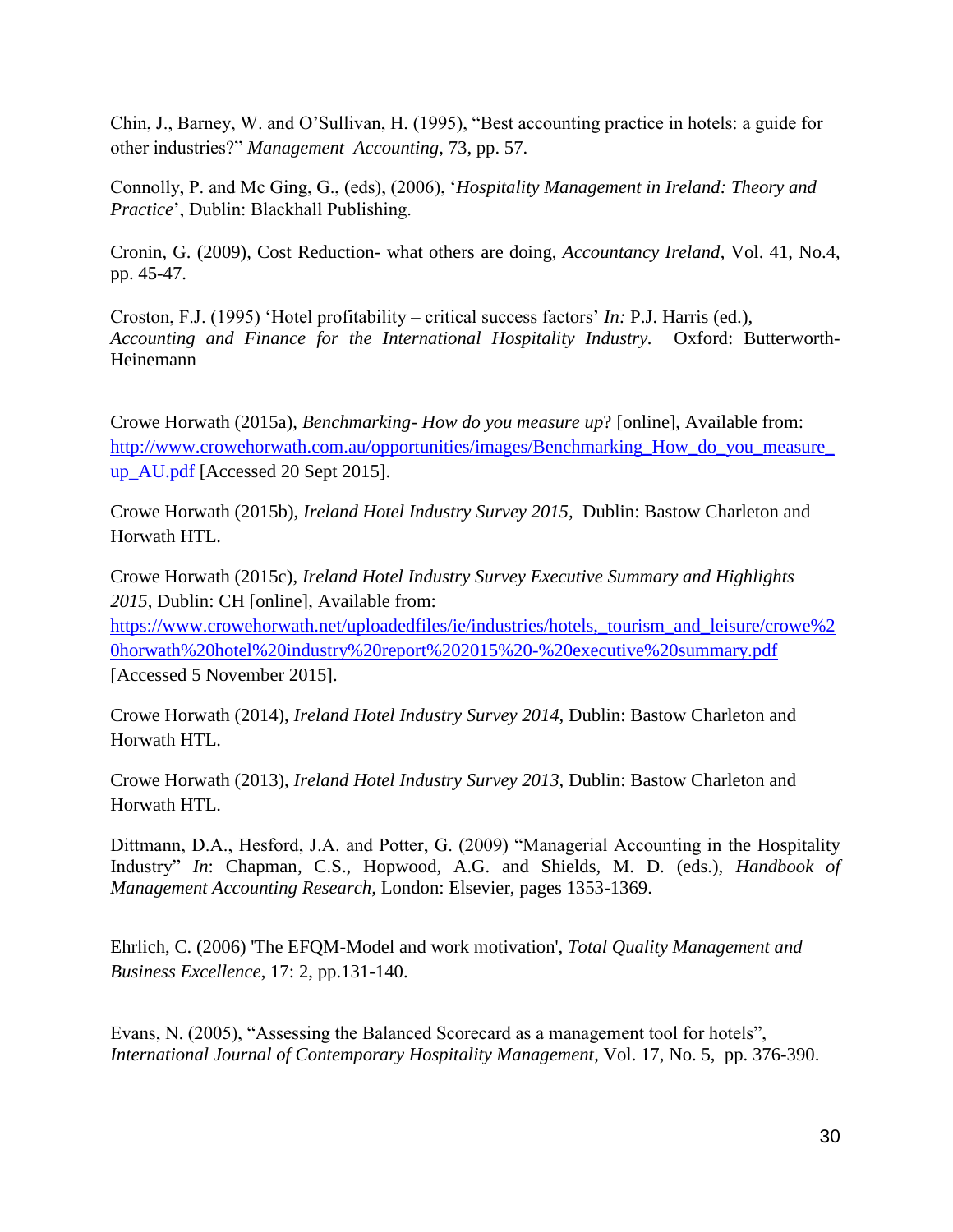FI (2010a) *Tourism Facts 2010 – Preliminary Version* [Online] Available from: http://www.failteireland.ie/FailteCorp/media/FailteIreland/documents/Research%20and%20Stati stics/Tourism%20Facts/2010/2010\_Preliminary\_Tourism\_Facts.pdf.

FI (2010b) *Tourism Barometer 2010: Wave 3 September* [Online]. Available from: http://www.failteireland.ie/FailteCorp/media/FailteIreland/documents/Research%20and%20Stati stics/Current%20Tourism%20Performance/Tourism-Barometer-September-2010.pdf.

Fitzgerald, L., Johnston, R., Brignall, S., Silvestro, R. and Voss, C. ( 1991), *Performance Measurement in Service Businesses*, CIMA: London.

Fitzgerald, L. and Moon, P. (1996), *Performance measurement in service businesses: making it work*, London: CIMA.

Fitzgerald, L. (2007), "Performance Measurement" , *In*: Hopper, T.H, Northcott, D. and Scapens, R.W., *Issues in Management Accounting*, Essex: Pearson Education Limited.

Guilding, C. (2014), *Accounting Essentials for Hospitality Managers*, 3<sup>e</sup>, Abingdon, Oxford: Routledge.

Haktanir, M. and Harris, P. J. (2005), "Performance Measurement practice in an independent hotel context", *International Journal of Contemporary Hospitality Management*, Vol. 17, No. 1, pp. 39-50

Harris, P.J. and Mongiello, M. (2001), "Key Performance Indicators in European hotel properties: general managers' choices and company profiles", *International Journal of Contemporary Hospitality Management*, Vol. 13, No. 3, pp. 120-7.

Harris, P.J. and Mongiello, M. (eds.), (2006), *Accounting and Financial Management: Developments in the International Hospitality Industry*, Oxford, UK: Butterworth-Heinemann, Elsevier.

Harris, P.J. (2011), *Profit Planning*, 3<sup>e</sup>, Oxford: Goodfellow Publishers Ltd.

HotStats (2011a) 'UK Chain Hotels Market Review March 2011' [Online] Available from: http://www.hotstats.com/USERFILES/FILE/UKCHAINHOTELSREVIEW/HOTSTATS\_MON THLY PR UK MARCH 2011.PDF.

HotStats (2011b) 'UK Chain Hotels Market Review April 2011' [Online] Available from: http://www.hotstats.com/USERFILES/FILE/UKCHAINHOTELSREVIEW/HOTSTATS\_MON THLY PR UK APRIL 2011.PDF.

HotStats (2011c) 'UK and European Hotel Industry Report March 2011' [Online] Available from: http://www.hotstats.com/USERFILES/FILE/HOTSTATS\_2011.PDF.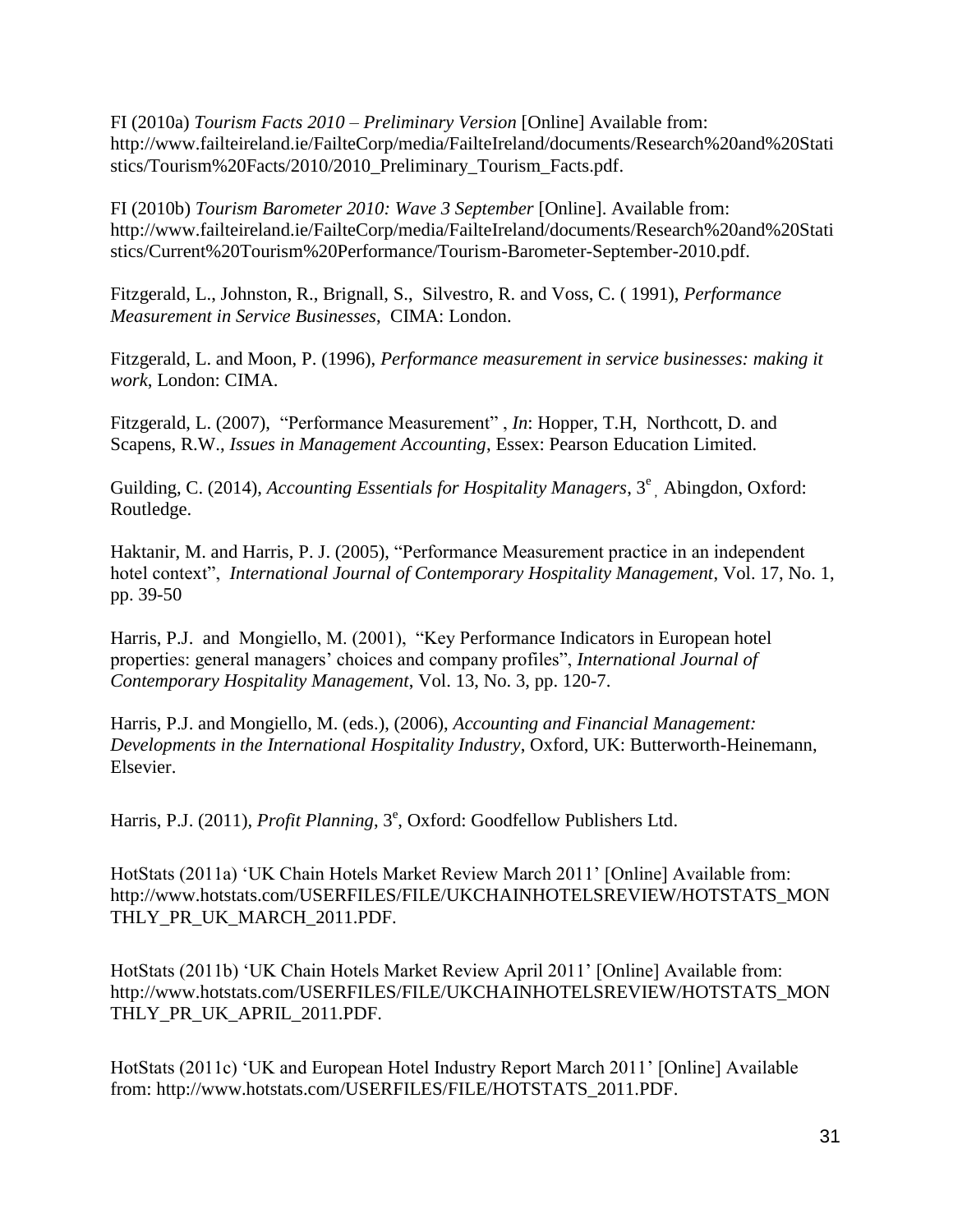Huckenstein, D. and Duboff, R. (1999), "Hilton hotels: a comprehensive approach to delivering value for all stakeholders", *Cornell Hotel and Restaurant Administration Quarterly*, Vol. 40, No. 4, pp. 28-38.

Institute of Chartered Accountants in England and Wales (ICAEW) Finance and Management Faculty (2006), *Benchmarking finance and accounting, A Finance and Management special report, [online]. Available from:* http: //www. icaew.co.uk/fmfac. Accessed [20 September 2015].

Ittner, C. and Larcker, D. (1998a), 'Innovations in Performance Measurement: Trends and Research Implications', *Journal of Management Accounting Research*, Vol. 10, pp. 205-239.

Ittner, C. and Larcker, D. (1998b), 'Are Non-Financial Measures Leading Indicators Of Financial Performance? An Analysis of Customer Satisfaction', *Journal of Accounting Research*, Vol. 36. pp. 1-35.

Ittner, C. and Larcker, D. (2003), "Coming up short on non-financial performance measurement", *Harvard Business Review*, 81, pp.88-95.

Jones, T., Atkinson, H., Lorenz, A. and Harris, P. J. (2012), *Strategic Managerial Accounting:*  Hospitality, Tourism and Events Applications, 6<sup>e</sup>, Oxford: Goodfellow Publishers Ltd.

Jones, T.A. (1995), *Accounting and Finance for the International Hospitality Industry*, Oxford: Butterworth-Heinemann.

Kaplan, R.S, and Norton, D. P. (1992), "The Balanced Scorecard - Measures That Drive Performance", *Harvard Business Review* (January–February), pp. 71–79.

Lynch, R.L. and Cross, K.F. ( 1991), *Measure up!Yardsticks for Continuous Improvements*, Oxford: Blackwell.

Medlik, S. (1994), *The Business of Hotels*, 3<sup>e</sup>, Oxford: Butterworth-Heinemann.

Neely, A. and Adams, C. (2001), "The performance prism perspective", *Journal of Cost Management*, 15, pp. 7-15.

Neely, A., Adams, C., Kennerly, M. (2002), *The Performance Prism: The Scorecard for measuring and managing business success*, London.

Neely, A. Marr, B., Roos, G., Pike, S. and Gupta, O. (2003), "Towards the Third Generation of Performance Measurement", *Controlling*, March/ April, pp. 129-135.

Ogden, S.M. (1998), "Comment: benchmarking and best practice in the small hotel sector", *International Journal of Contemporary Hospitality Management*, 10/5, pp.189-190.